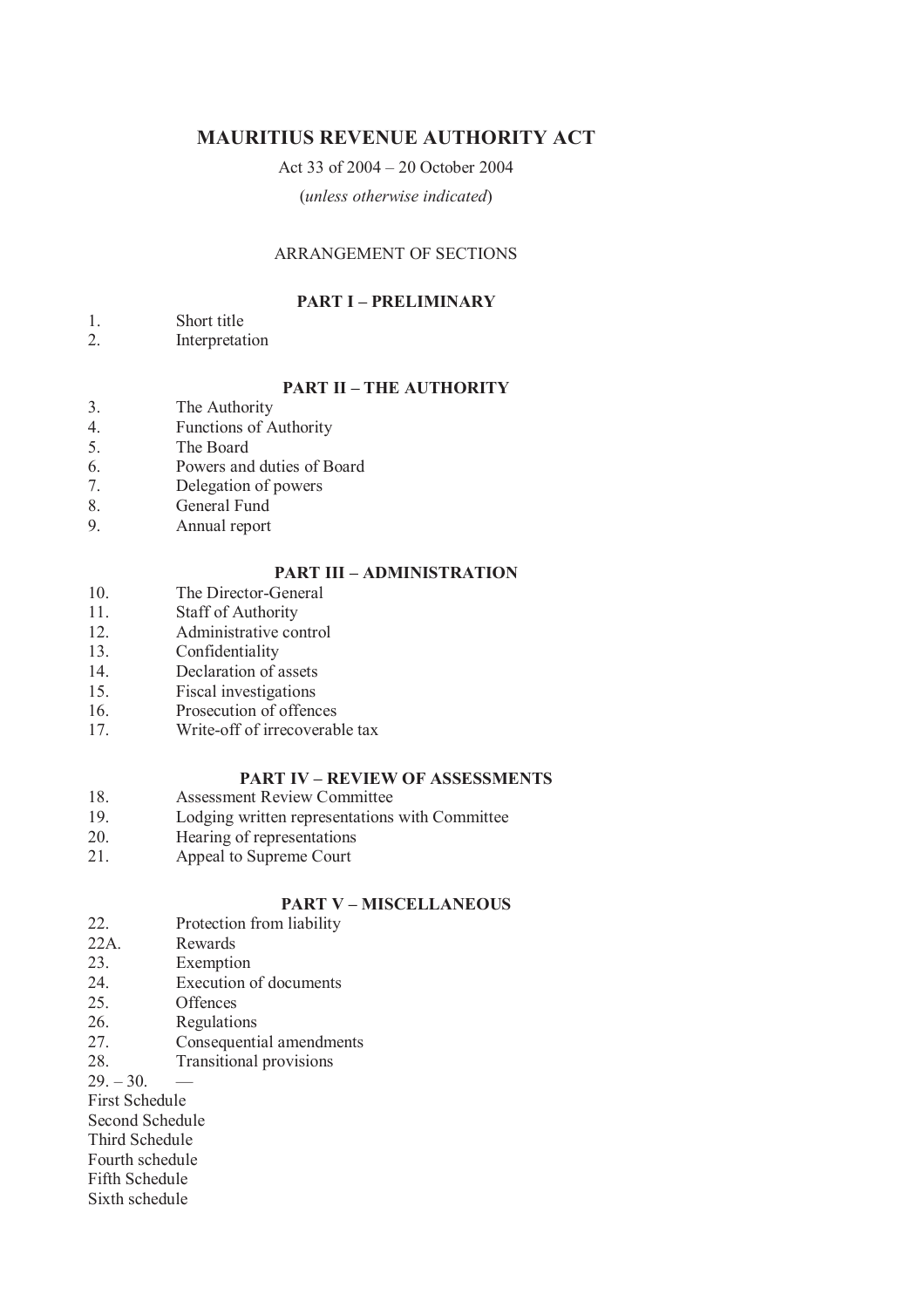## **MAURITIUS REVENUE AUTHORITY ACT**

## **PART I – PRELIMINARY**

## **1. Short title**

This Act may be cited as the Mauritius Revenue Authority Act.

### **2. Interpretation**

In this Act—

"Assessment Review Committee" means the Assessment Review Committee referred to in section 18;

"Authority" means the Mauritius Revenue Authority established under section 3;

"Board" means the Revenue Board constituted in accordance with section 5 (2);

"business" has the same meaning as in the Income Tax Act;

"Chairperson" means the Chairperson of the Board appointed in accordance with section  $5(2)$ ;

"Committee" means the Assessment Review Committee;

"Department" means a Department of the Authority referred to in section 3 (4);

"Director-General" means the Director-General of the Authority referred to in section 10<sup> $\cdot$ </sup>

"Division" means a Division of the Authority referred to in section 3 (4);

"employee" means a person working for the Authority by virtue of a contract of employment;

"management team" means the Director-General, the Heads of the Departments, the Heads of the Divisions and such other officers as the Board may approve;

"member"**—**

- (a) means a member of the Board;
- (b) includes the Chairperson of the Board.

"Minister" means the Minister to whom responsibility for the subject of finance is assigned;

"officer"**—**

- (a) means a person who is part of the management team and any other person employed by the Authority to perform duties of an administrative or technical nature; and
- (b) includes a law practitioner or other person having a legal qualification, employed by the Authority.

"panel" means a panel of the Committee;

"Revenue Law" means an enactment specified in the First Schedule;

"Secretary" means the person referred to as such in section 5 (6);

"tax" means a tax, duty, fee or charge, or other sum leviable or payable to the State under a Revenue Law.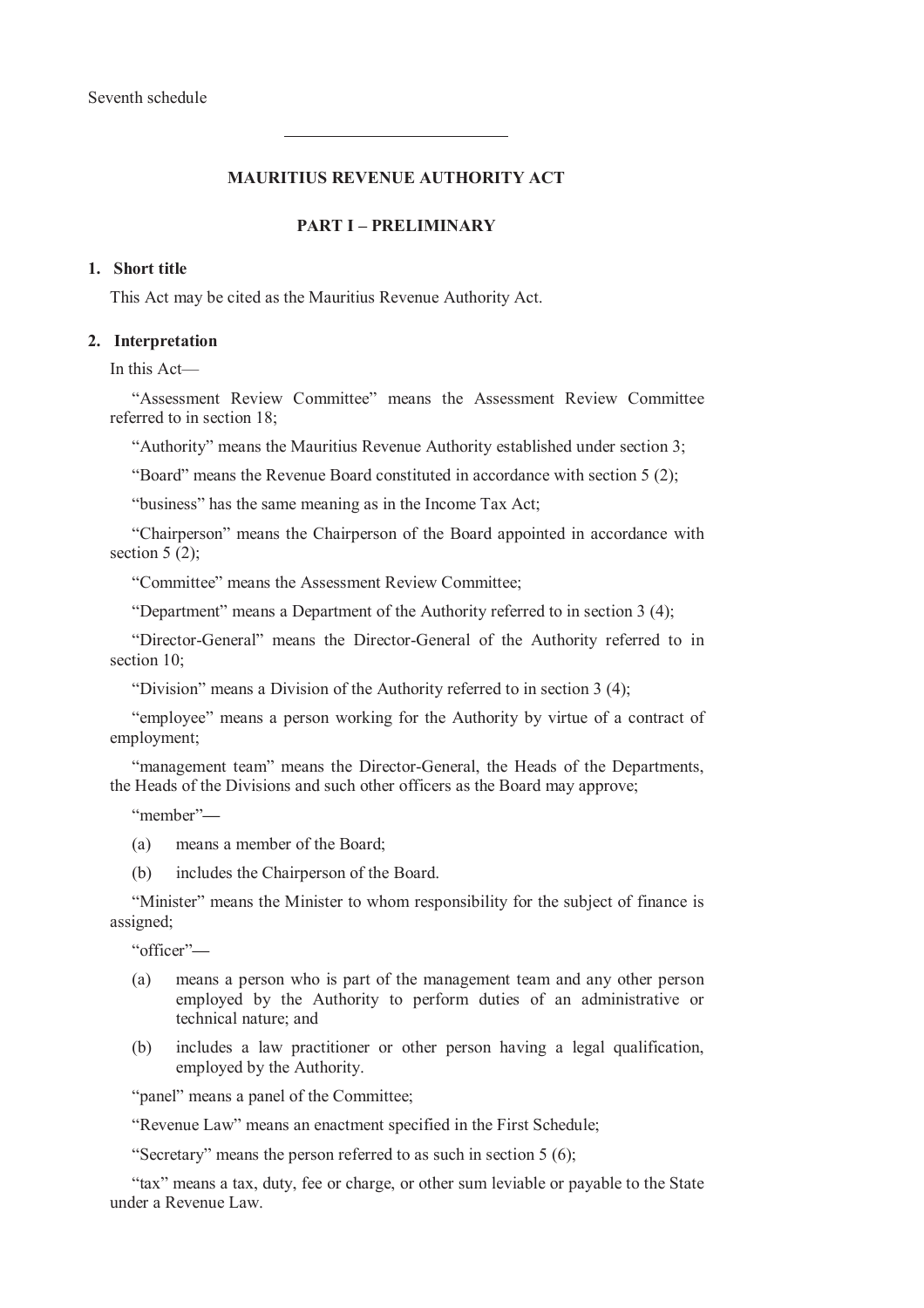## **PART II – THE AUTHORITY**

## **3. The Authority**

(1) There is established for the purposes of this Act the Mauritius Revenue Authority which shall be a body corporate.

(2) (a) Subject to paragraph (b), the Authority shall be the agent of the State for the purposes of—

- (i) the assessment of liability to, the collection of and the accountability for, tax; and
- (ii) the management, operation and enforcement of the Revenue Laws.

(b) Legal proceedings in relation to any act done by the Authority under paragraph (a)—

- (i) may not be instituted against the State;
- (ii) may be instituted by or against the Authority.

(Subsec. (2) came into operation on 1 July 2006.)

(3) Any tax collected by the Authority shall, as soon as is reasonably practicable, be paid by the Director-General into the Consolidated Fund.

(Subsec. (3) came into operation on 1 July 2006.)

(4) The Authority shall comprise—

- (a) the Office of the Director-General;
- (b) the Customs Department and one or more Tax Departments;
- (c) subject to subsection (5) (b), the Fiscal Investigations Department, the Legal Services Department and such other Departments as may be set up by the Board; and
- (d) the Internal Affairs Division and the Internal Audit Division.
- (5) (a) The Internal Affairs Division shall be responsible for—
	- (i) dealing with allegations of malpractice or other complaints against an officer or employee;
	- (ii) processing and verifying the declaration of assets made by an officer or employee or prospective officer or employee; and
	- (iii) performing such other cognate duties as the Board may determine.

(b) Without prejudice to such legal services, including legal representation, as the Authority may seek and obtain from law officers whenever its Legal Services Department is inadequately or unsuitably staffed, law practitioners in the Legal Services Department shall give general legal assistance to the Authority, including legal assistance in the conduct of fiscal investigations and in the application and enforcement of the Revenue Laws.

(c) Every other Department shall be responsible for such duties as the Board may, on the recommendation of the Director-General and after consultation with the other officers of the management team, in writing direct.

(6) In the discharge of his duties under subsection (5) (a) (i), the Head of the Internal Affairs Division shall have power to—

- (a) make such enquiries or investigations as he thinks necessary;
- (b) call for any record, document or information;
- (c) retain for such period as may be considered reasonable for their examination any such record or document;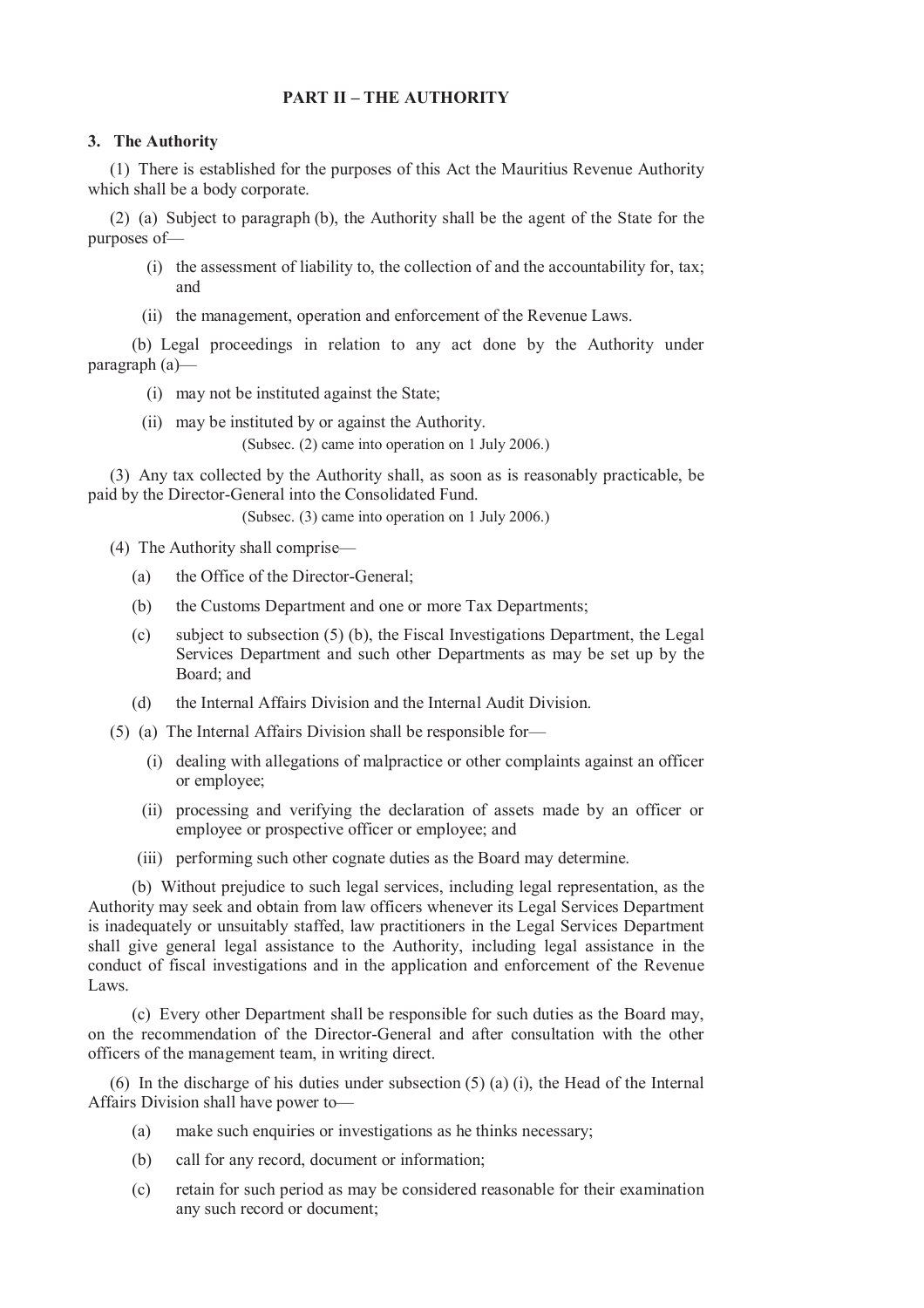- (d) make a copy of any such record or document; or
- (e) require any person to attend before him to give such information as may be required.
- [S. 3 amended by s. 22 (a) of Act 17 of 2007 w.e.f. 22 August 2007; s. 27 (a) of Act 14 of 2009 w.e.f. 30 July 2009.]

## **4. Functions of Authority**

(1) The functions of the Authority shall be to—

- (a) administer, operate and give effect to the Revenue Laws and, for that purpose, assess liability to, collect and account for, all taxes;
- (b) monitor, oversee and coordinate all activities relating to, and ensure a fair, efficient and effective administration and operation of, the Revenue Laws;
- (c) deliver a high standard of service to the public with a view to promoting voluntary compliance with the Revenue Laws, promoting fairness and transparency, increasing the efficiency and effectiveness of its Departments and Divisions and maximising revenue collection;
- (d) combat fraud and other forms of tax evasion;
- (e) set objectives and work targets and promote human resource development and training for its officers and other employees;
- (f) determine the manner in which a particular category of persons may use electronic means for the purpose of submitting a return, effecting a payment or making a claim under a Revenue Law;
- (g) ensure compliance by its officers with the Revenue Laws to the highest possible degree; and
- (h) advise the Minister and other relevant organs of the State on any matter relating to taxation or revenue law or administration.

(2) (a) Where the Minister is satisfied that the public interest so requires, he may give such written directions of a general character to the Authority as he thinks fit.

(b) The Board shall give effect to any direction issued to the Authority in accordance with this subsection.

(S. 4 came into operation on 1 July 2006.)

## **5. The Board**

(1) The Authority shall be administered and managed by a Revenue Board in accordance with this Act.

(2) The Board shall consist of—

- (a) a Chairperson, being a person who has not been or is not actively engaged in any political activity, who shall be appointed by the President, after consultation with the Prime Minister and the Leader of the Opposition, for a period of not less than 3 years, and on such other terms and conditions as the President thinks fit;
- (b) a representative of the Ministry;
- (c) the Director-General, who shall not have the right to vote; and
- (d) 4 other persons, having adequate experience in accountancy, economics, taxation, law or business administration, to be appointed by the Minister for a period of not less than 3 years, and on such other terms and conditions as he thinks fit.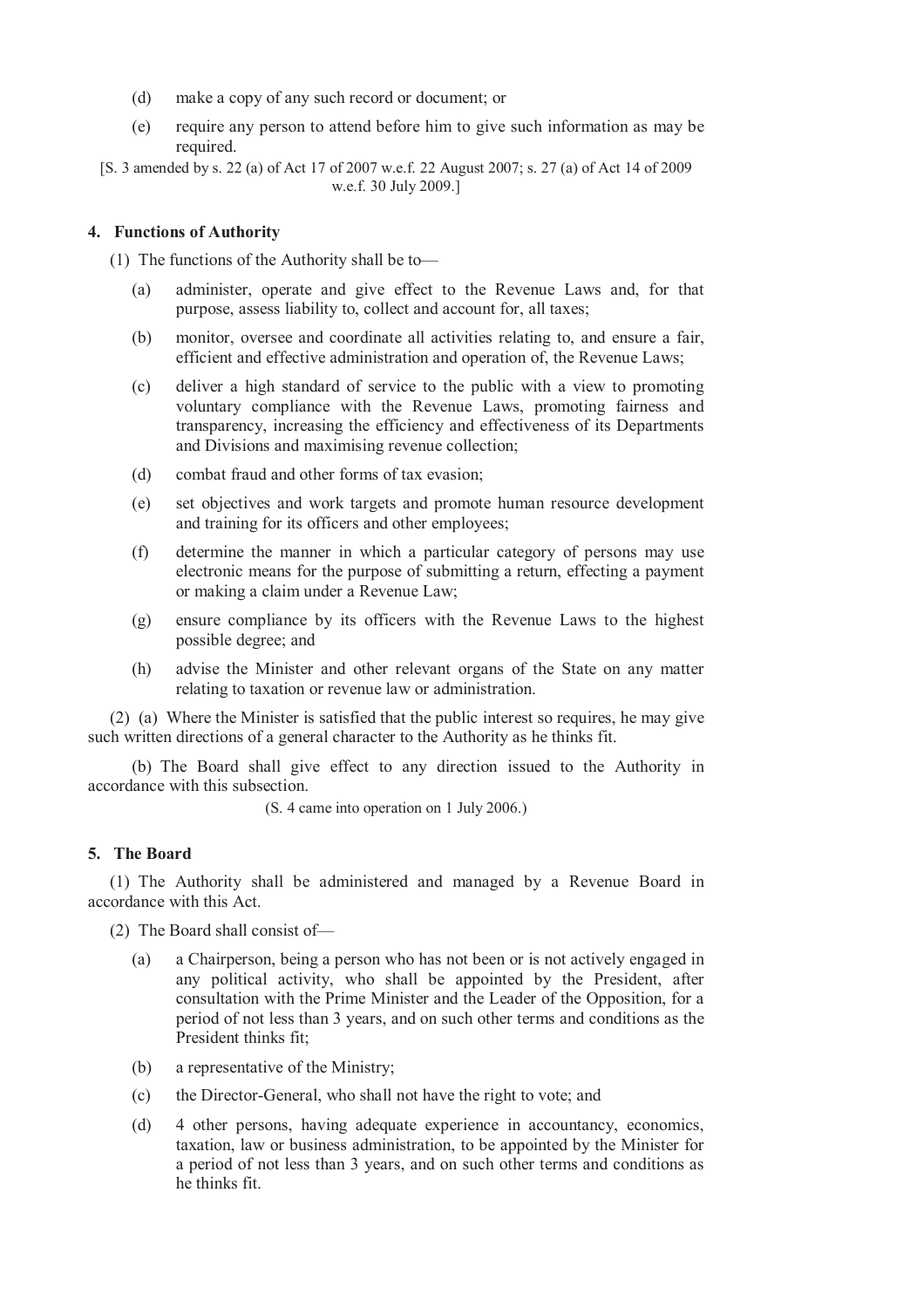(3) At the expiry of his term of office, a member referred to in subsection (2) (a) or (d) shall be eligible for reappointment.

(4) (a) The Board shall meet at least once a month and at such other times as the Chairperson thinks fit.

(b) The Chairperson and 3 other members shall constitute a quorum at a meeting of the Board.

(c) In the absence of the Chairperson from a meeting of the Board, the members present shall elect a member to act as Chairperson for that meeting.

(5) (a) Where a member, or a close relative of his, has a direct or indirect interest in any matter which is, or is to be, raised at a meeting of the Board, he shall, as soon as he is aware of the fact, notify the Secretary.

(b) The Board may determine that the member shall not be present or shall not vote while the matter is being considered.

(6) There shall be a Secretary to the Board who shall be an employee designated by the Board and who shall—

(a) prepare and attend every meeting of the Board;

- (b) keep minutes of its proceedings; and
- (c) have such other duties as may be determined by the Board.

## **6. Powers and duties of Board**

(1) The Board may, on the recommendation of the Director-General and after consultation with the other officers of the management team, set up other Departments, split a Department into 2 or more or merge 2 or more Departments into one.

(2) For the purpose of ensuring the efficient and effective operation of a Department, the Board may set up within that Department such number of Sections or Units as it thinks fit.

(3) (a) The Board shall, subject to section 28, select and recruit, on a fixed term performance contract, a sufficient number of suitably qualified and competent officers to form part of the management team so as to enable the Authority to better exercise its functions and powers under this Act.

(b) For the purposes of the first exercise of selection and recruitment, in respect of every category or grade of officers under paragraph (a), the Board shall—

- (i) in the first instance, invite applications exclusively from officers referred to in section 28 (1); and
- (ii) in the event of any vacancies that require to be filled on the completion of the exercise referred to in subparagraph (i), invite the general public to submit applications to fill the vacancies,

due regard being had to the experience of officers referred to in section 28 (1) and the efficiency of the Authority.

- (4) (a) The Board shall—
	- (i) on the recommendation of the Director-General, lay down the terms and conditions of service of the officers of the management team;
	- (ii) not alter those terms and conditions except on the recommendation of the Director-General who shall have prior consultation with the management team.

(b) The Board shall, on the recommendation of the management team, specify the terms and conditions of service of every other employee of the Authority.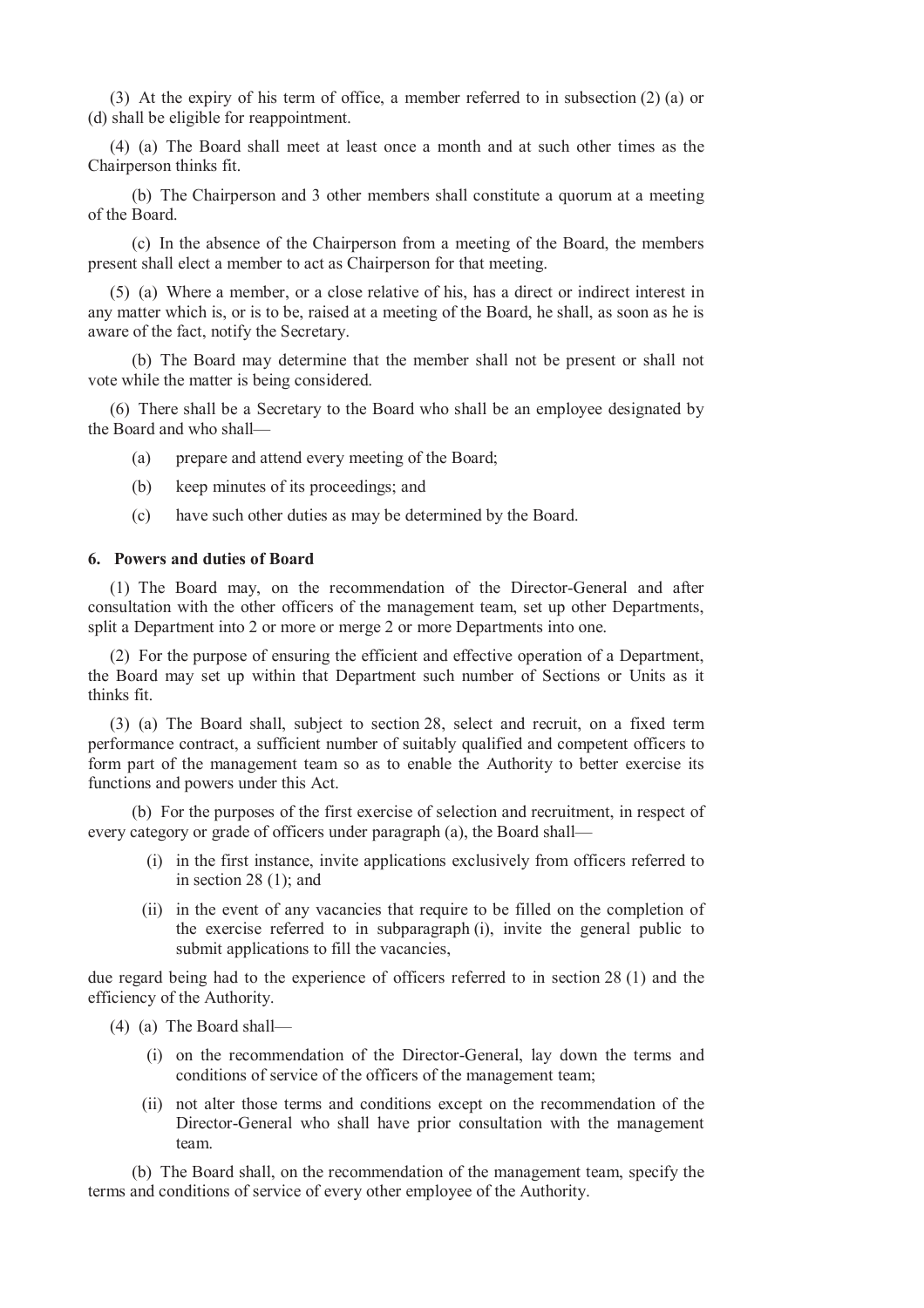(c) The terms and conditions of service referred to in this subsection shall include matters relating in particular to—

- (i) the appointment, discipline, termination of contract, dismissal, pay and leave of, and the security to be given by, officers and employees;
- (ii) appeals by officers and employees against termination of contract, dismissal or other disciplinary measures; and
- (iii) the establishment and maintenance of provident fund schemes, pension fund schemes and other schemes and the contributions payable to those schemes and the benefits derived from them.
- (5) Subject to subsection (6), the Board may—
	- (a) with the approval of the Minister, borrow money or raise loans;
	- (b) give directions of a general or specific character to the Director-General or the Secretary;
	- (c) set up such sub-committees as it thinks fit, consisting of one or more members, one or more officers and such other qualified persons as it thinks fit who shall be co-opted to sit thereon;
	- (d) call for any information, document or other material, by such means and in such form and manner, from a public officer and, notwithstanding any other enactment, make use of any such information, document or other material for the purpose of the exercise of the functions of the Authority or of its powers under this Act; and
	- (e) delegate to an officer of the management team its powers under paragraph (d).

(6) The Board shall not concern itself with any matter relating to the application or execution of the Revenue Laws, nor will it have access to information concerning the liability or otherwise of any person to tax.

## **7. Delegation of powers**

Subject to such instructions of a general nature as it may give, the Board may delegate to the Chairperson or the Director-General such of its powers and duties as may be necessary for the effective management of the Authority other than the power to—

- (a) borrow money;
- (b) raise loans; or
- (c) enter into any transaction in respect of capital expenditure which exceeds one million rupees.

## **8. General Fund**

(1) The Authority shall establish a General Fund—

- (a) into which shall be paid—
	- (i) all sums received from the Consolidated Fund;
	- (ii) all grants, loans, interest, fees or charges and all sums, other than taxes, which may lawfully accrue to the Authority; and
	- (iii) all sums from such other source as may be approved by the Minister; and
- (b) out of which all payments required to be made by the Authority and all charges on the Authority shall be effected.
- (2) The Authority shall, not later than 3 months before the end of every financial year,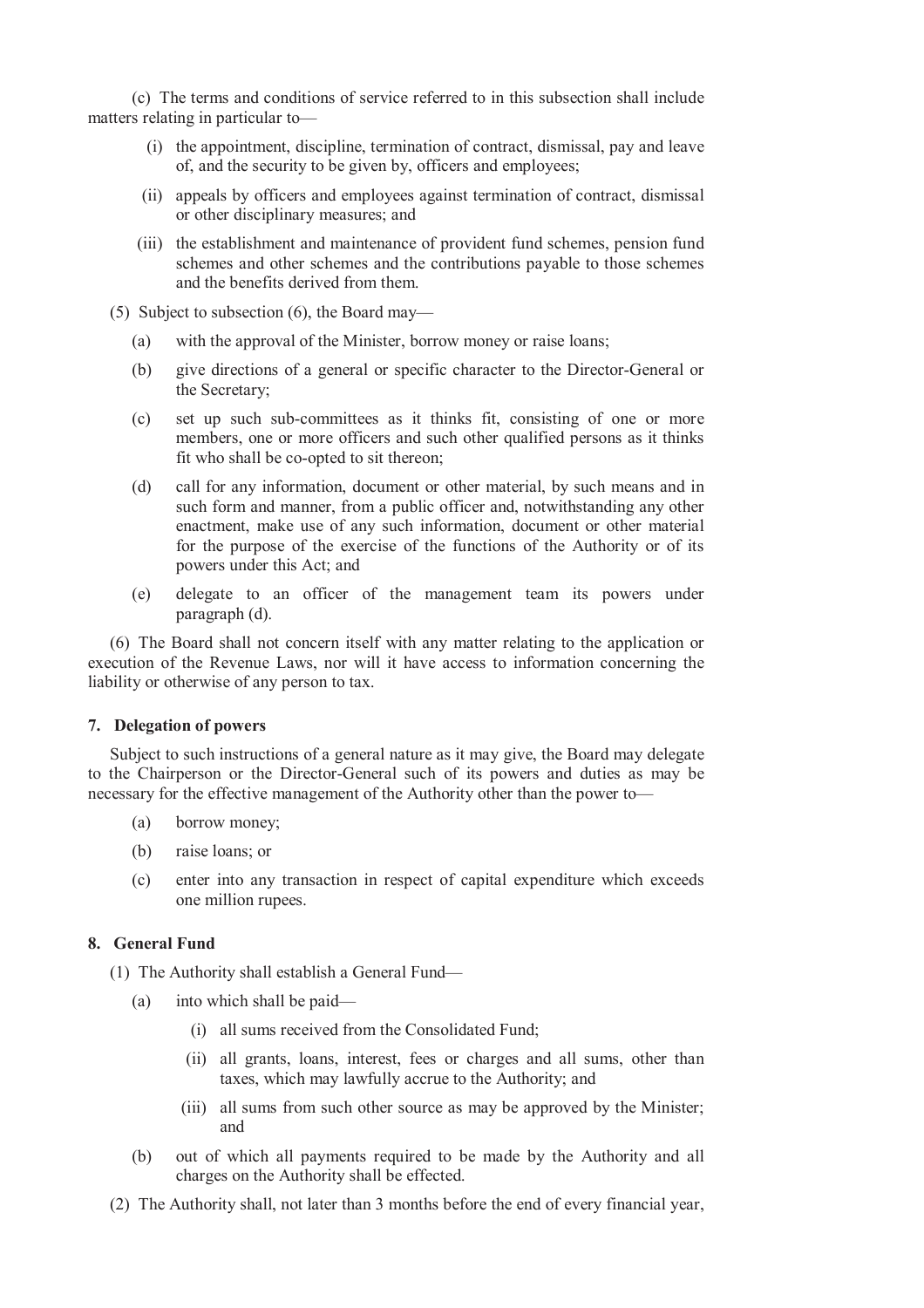prepare and submit to the Minister an estimate of its income and expenditure for that financial year.

 $(3) - (4)$  —

(5) The auditor to be appointed under section 5 (1) of the Statutory Bodies (Accounts and Audit) Act shall be the Director of Audit.

(6) The Authority shall, not later than 3 months after the end of every financial year, prepare and submit to the Director of Audit a statement of its income and expenditure and a balance sheet for that year.

(7) The Director of Audit shall, as soon as practicable after the end of each financial year, submit to the Board a report on his examination and verification of the accounts referred to in subsection (6).

### **9. Annual report**

(1) The Board shall, not later than 7 months after the close of every financial year, forward to the Minister a report on the activities of the Authority, together with its audited accounts in respect of that financial year.

(2) The Board shall furnish to the Minister such information with respect to the activities of the Authority, in such manner and at such time, as he may specify.

(3) The Minister shall, at the earliest available opportunity, lay on the table of the Assembly a copy of the report under subsection (1).

## **PART III – ADMINISTRATION**

#### **10. The Director-General**

(1) There shall be a Director-General who shall be the chief executive officer of the Authority, charged with responsibility for implementing the policy of the Authority.

(2) The Board shall appoint the Director-General from among suitable candidates on a fixed term performance contract.

(3) In the exercise of his functions, the Director-General shall comply with any decision of the Board and with any direction given to him by the Board.

(4) The Director-General may delegate to the Head of a Department, or to any officer of that Department, any of his powers or duties under the Revenue Laws.

### **11. Staff of Authority**

(1) The officers of the management team shall be recruited in the manner specified in section  $6(3)$ .

(2) (a) Subject to section 28, the Authority shall select and recruit such employees as the Board may deem necessary for the proper exercise of its functions and powers under this Act.

(b) For the purposes of the first exercise of selection and recruitment, in respect of every category or grade of employees under paragraph (a), the Board shall—

- (i) in the first instance, invite applications exclusively from officers referred to in section 28 (1); and
- (ii) in the event of any vacancies that require to be filled on the completion of the exercise referred to in subparagraph (i), invite the general public to submit applications to fill the vacancies.

due regard being had to the experience of officers referred to in section 28 (1) and the efficiency of the Authority.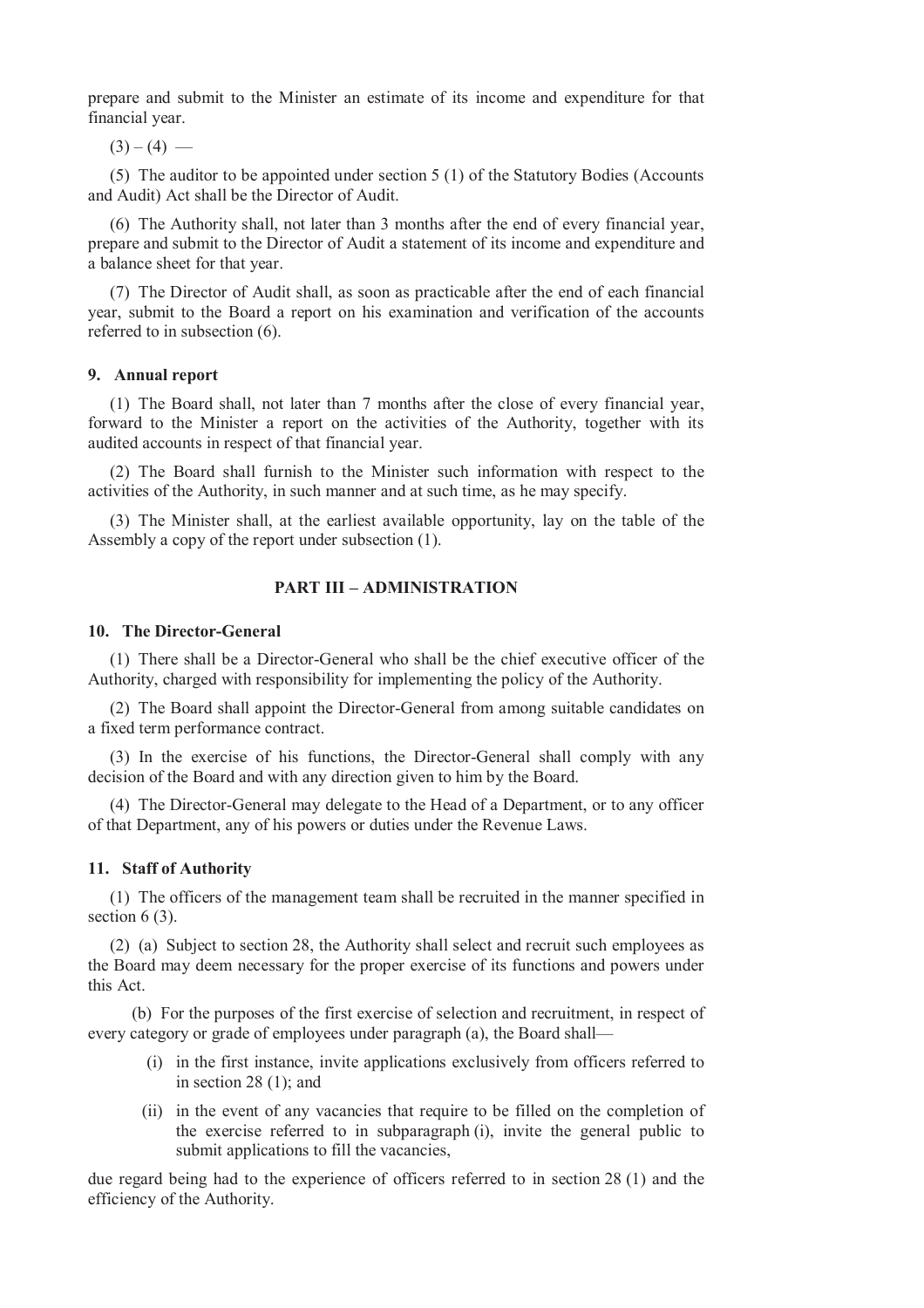(3) Subject to section 28, the recruitment and appointment of any employee referred to in subsection (2) shall be made by the Board on the recommendation of a committee appointed from time to time by the Board.

(4) A committee referred to in subsection (3) shall—

- (a) be chaired by the Director-General, or where the Board so decides, by—
	- (i) any other member of the Board, other than its Chairperson; or
	- (ii) any officer of the management team; and
- (b) comprise not more than 4 other persons, being either officers of the management team or members of the Board,

provided that, in all circumstances—

- (A) officers of the management team shall constitute a majority of the members of the committee; and
- (B) the committee shall, in the case of vacancies in the 2 grades below the grade of Director-General, comprise at least the Director-General or another member of the Board.
- [S. 11 amended by s. 14 (a) of Act 20 of 2009 w.e.f. 19 December 2009; s. 11 (a) of Act 37 of 2011 w.e.f. 15 December 2011.]

## **12. Administrative control**

(1) The Head of every Department shall report on, and be directly accountable to the Director-General for, the execution of the duties assigned to him.

(2) The Head of every Division shall report on, and be directly accountable to the Board for, the execution of the duties assigned to him.

(3) An officer or other employee who is assigned to a Department or Division shall be under the administrative control of the Head of the Department or the Head of the Division to which he has been assigned.

#### **13. Confidentiality**

(1) Subject to subsection (2), every member, the Director-General, every officer and every other employee having access to the records of the Authority shall maintain during and after his period of service in the Authority, the confidentiality of any matter relating to this Act which comes to his knowledge.

(2) No person referred to in subsection (1) shall communicate to any other person any matter relating to this Act which comes to his knowledge in the performance of his duties except—

- (a) for the purposes of administering this Act;
- (aa) for the purposes of enabling the Director of Statistics Mauritius to discharge, or assist him in discharging, any of his functions under the Statistics Act;
- (b) where he is required to do so by law; or
- (c) where he is authorised to do so by the Minister.

(3) This section shall be in addition to, and not in derogation from, the provisions relating to confidentiality and secrecy under the Revenue Laws.

[S. 13 amended by s. 27 (b) of Act 14 of 2009 w.e.f. 30 July 2009; s. 20 of Act 20 of 2011 w.e.f. 31 August 2011.]

#### **14. Declaration of assets**

(1) Every person shall, at the time of making an application to be recruited by the Authority, or within one month preceding his transfer to the Authority, as the case may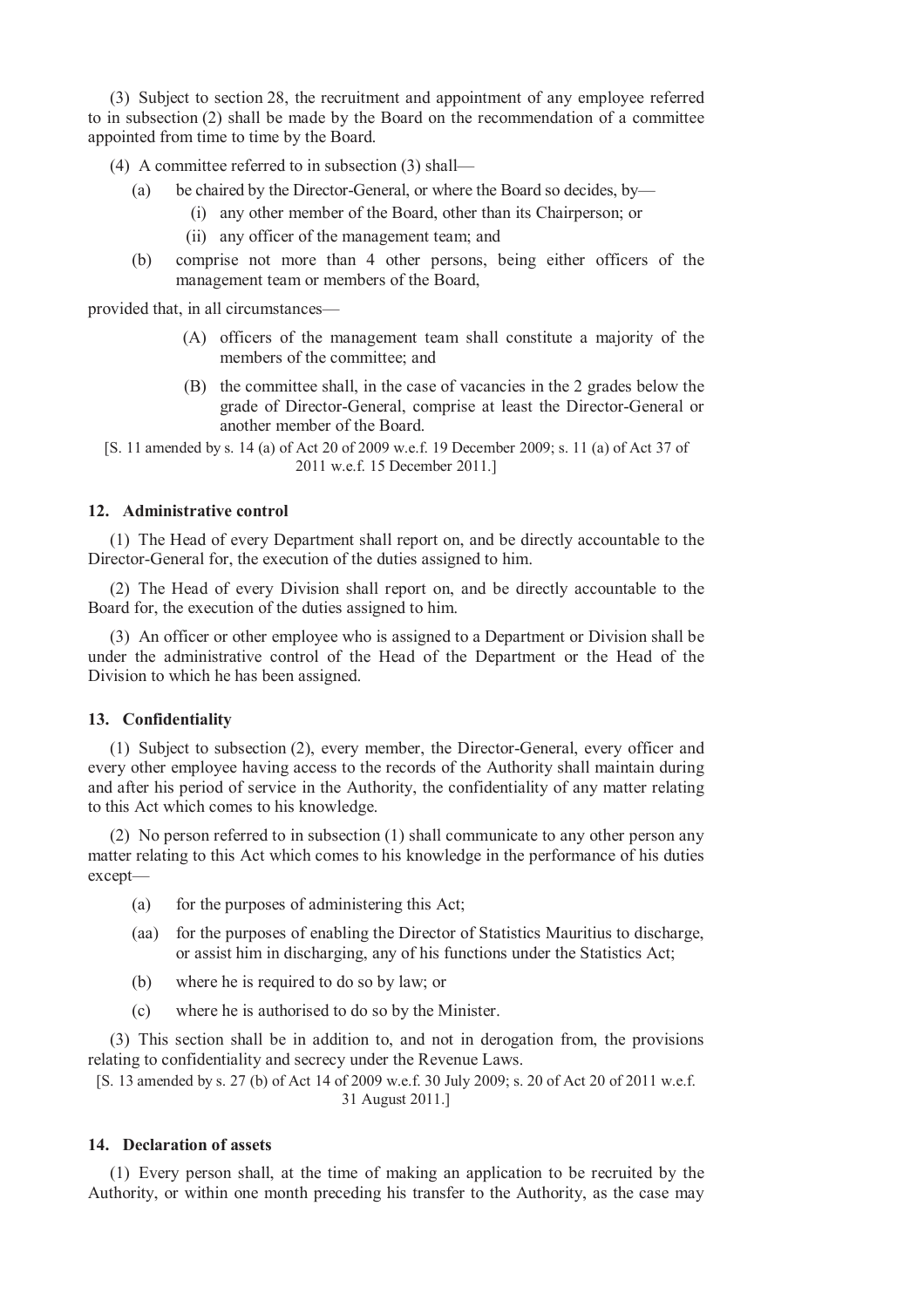be, lodge—

- (a) in the case of the Director-General, with the Chairperson, a declaration of assets by way of an affidavit in the form specified in the Second Schedule;
- (b) in the case of an officer, with the Director-General, a declaration of assets by way of an affidavit in the form specified in the Second Schedule; or
- (c) in the case of any other employee, with the Director-General, a declaration of assets in the form specified in the Third Schedule,

in relation to himself, his spouse, his minor children and grandchildren, and subject to subsection (2), children of age.

(2) The declaration shall, in relation to children of age, specify any property sold, transferred or donated to each one of them in any form or manner whatsoever including income or benefits from any account, partnership or trust.

(3) Every officer referred to in subsection (1) shall make a fresh declaration of assets by means of an affidavit or declaration, as the case may be, every 3 years, and also on the expiry or termination of his employment on any ground.

(4) Notwithstanding subsection (3), the Director-General may, where he has reason to believe that an officer has made a false declaration, or has concealed the existence of an asset which he has to declare, or has otherwise omitted to make such a declaration, require an officer to make a declaration of assets at any time.

(5) The Head of the Internal Affairs Division, or any officer deputed by him, may, for the purposes of verifying any declaration of assets lodged under this section, require from the person making the declaration any document or any oral or written information.

(6) The powers exercisable by the Head of the Internal Affairs Division shall, in relation to a requirement under subsection (5) in respect of himself, be exercised by the Director-General.

[S. 14 amended by s. 22 (b) of Act 17 of 2007 w.e.f. 22 August 2007.]

## **15. Fiscal investigations**

(1) Subject to subsections (2) and (3), the Director-General or any officer assigned to the Fiscal Investigations Department may, for the purposes of ascertaining the tax liability of a person or for the proper exercise of the functions of the Authority under section 4 (1)  $(d)$ —

- (a) make such enquiries as he thinks necessary;
- (b) require any person to produce any record, bank statement or other document or article or provide any information orally or in writing relating to his business and, for that purpose, at all reasonable times, enter any premises where such business is carried out;
- (c) make a similar request to an agent or employee of a person referred to in paragraph (b) or to a person found on any premises referred to in paragraph (b) who appears to be involved in the business;
- (d) make a copy of any record, bank statement or other document found on any such premises;
- (e) retain or seize any record, bank statement or other document or article; or
- (f) by written notice, require any person referred to in paragraph (b) or (c) to appear before him.

(2) No retention or seizure shall be effected pursuant to subsection (1) (e) unless it is reasonably necessary to do so for the purpose of an investigation, and anything retained or seized shall be returned as soon as it is no longer so required.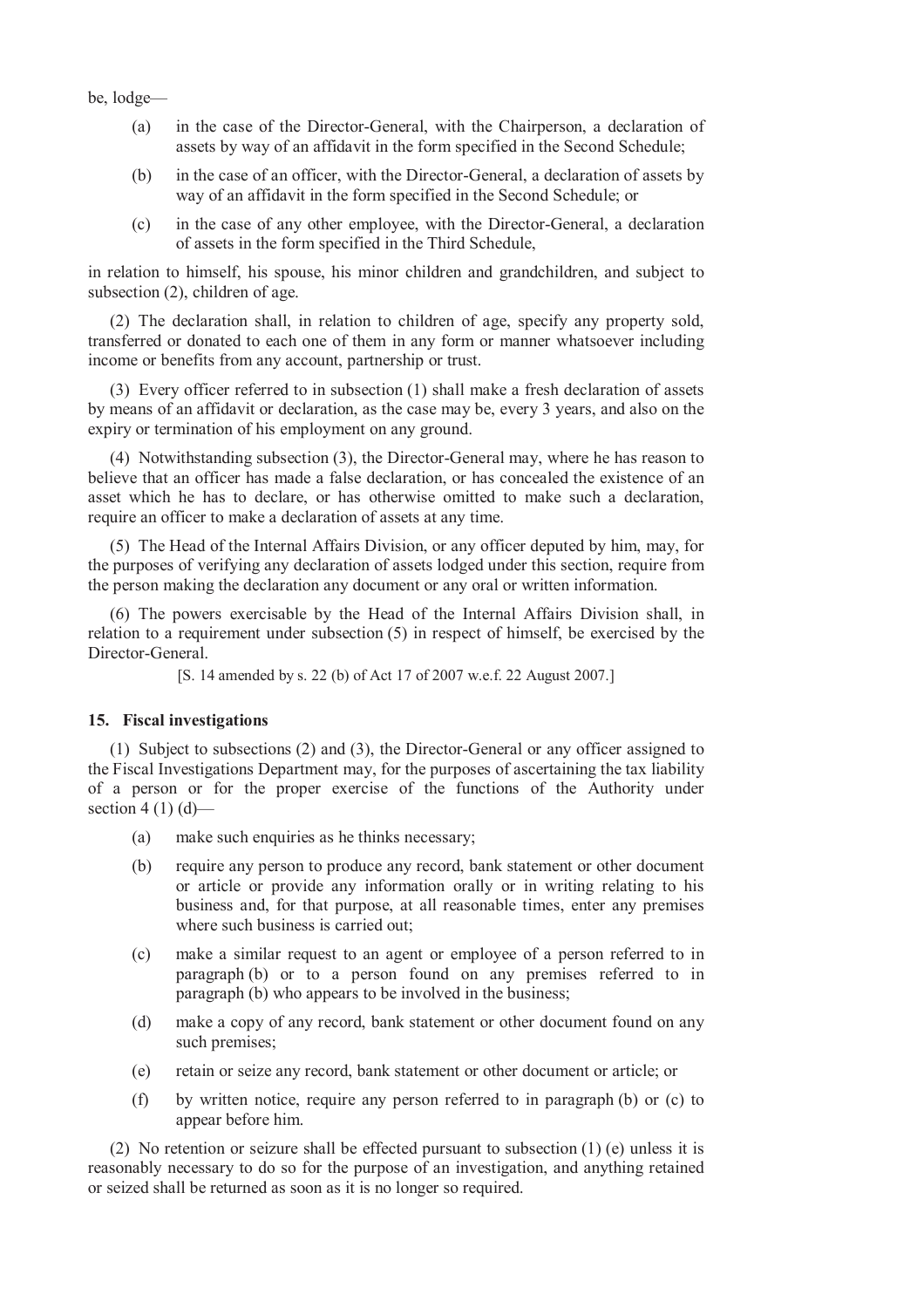(3) Where an officer exercises any power under this section, he may be required to exhibit proof that he is acting by virtue of a valid delegation of power made pursuant to this Act.

(S. 15 came into operation on 1 July 2006.)

## **16. Prosecution of offences**

(1) The Commissioner of Police shall designate such number of police officers as the Board may require to be enquiring officers in the Legal Services Department of the Authority.

(2) An enquiring officer referred to in subsection (1) shall—

- (a) carry out enquiries in any case referred to him by the Director-General in respect of a suspected offence under a Revenue Law; and
- (b) subject to subsection (6), have such of the powers of a police officer under the Police Act as may be necessary for the performance of his duties under this Act.

(3) An enquiring officer of the Legal Services Department may, where a person is reasonably suspected of having committed an offence under any of the Revenue Laws, appear before a Magistrate and swear an information to that effect.

(4) Subject to subsection (5), an officer of the Legal Services Department may, without prejudice to the powers of the Director of Public Prosecutions under the Constitution, conduct the prosecution before any Court other than the Supreme Court—

- (a) where an information is lodged by virtue of subsection (3);
- (b) in any case where the Director of Public Prosecutions advises that prosecution for an offence under any section of any of the enactments specified in the Fourth Schedule shall be conducted by such an officer; or
- (c) for any offence under the Revenue Laws other than an offence under any section of any of the enactments specified in the Fourth Schedule.

(5) Where a person commits an offence under any section of any of the enactments specified in the Fourth Schedule, the Director of Public Prosecutions may, in his discretion—

- (a) determine that the information relating to the offence shall be laid before a Judge sitting without a jury, the Intermediate Court or a District Court; and
- (b) subject to section 3 (1) of the Criminal Procedure Act and where an information is laid before a Judge sitting without a jury, authorise a barrister, who is an officer of the Legal Services Department, or who is retained by the Authority, to conduct the prosecution of the offence.

(6) No enquiring officer shall, in relation to any offence, exercise powers of arrest by virtue of subsection (2) (b) without the concurrence of a police officer not below the rank of Assistant Commissioner of Police.

(S. 16 came into operation on 1 July 2006.)

## **17. Write-off of irrecoverable tax**

(1) No tax which has become irrecoverable shall be written off without the prior comments of the Director of Audit and the approval of the Board.

(2) Where a request for write-off of tax under subsection (1) is made, the names of the persons concerned shall be omitted.

(3) The power of the Board under subsection (1) shall be exercisable notwithstanding section 6 (6) but subject to the Board, in so doing, limiting itself to the amount of the irrecoverable tax, the date since when the amount is outstanding, the enforcement action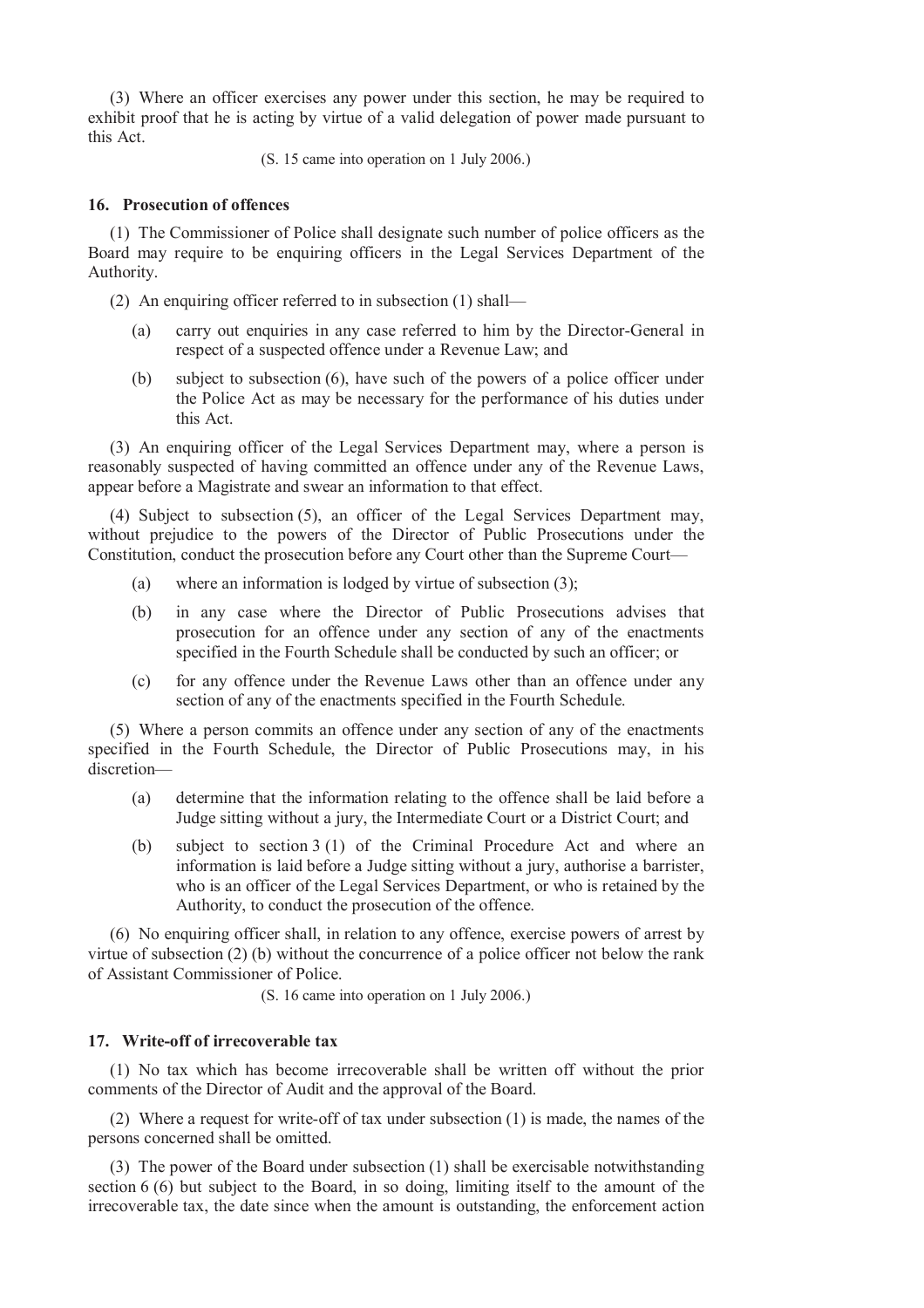taken, the reasons for requesting approval to write-off and the total amount of arrears of revenue.

(S. 17 came into operation on 1 July 2006.)

[S. 17 amended by s. 27 (c) of Act 14 of 2009 w.e.f. 30 July 2009; s. 14 (b) of Act 20 of 2009 w.e.f. 19 December 2009.]

### **PART IV – REVIEW OF ASSESSMENTS**

(Part IV came into operation on1 July 2006.)

### **18. Assessment Review Committee**

(1) There shall be, for the purposes of the enactments specified in the Fifth Schedule, an Assessment Review Committee which shall consist of—

- (a) a Chairperson, and one or more Vice-Chairpersons, who shall be barristers of not less than 5 years' standing, appointed by the Public Service Commission; and
- (b) such other members as may be appointed by the Minister, being persons having experience in accountancy, economics, taxation, law or business administration, who are not members, officers or employees of the Authority.
- (2) (a) The Committee shall sit in one or more panels.
	- (b) The decision of a panel shall be deemed to be the decision of the Committee.

(c) A panel shall consist of the Chairperson or a Vice-Chairperson and 2 other members of the Committee, designated by the Chairperson.

(3) The members of the Committee referred to in subsection (1) (b) shall be paid such allowance or fees as may be determined by the Minister.

(4) There shall be a Clerk to the Committee and such other public officers as may be necessary to enable the Committee to discharge its functions under this section.

(5) The Minister may designate such public officers as may be necessary to enable the Committee to discharge its functions under this section.

(6) Subject to this section and sections 19 and 20, the Committee shall regulate its proceedings in such manner as it thinks fit.

(S. 18 came into operation on 1 July 2006.)

#### **19. Lodging written representations with Committee**

(1) Subject to subsection (2), any person who is aggrieved by a decision, determination, notice or claim under any of the enactments specified in the Fifth Schedule may, within 28 days of the date of the decision, determination, notice or claim, as the case may be, lodge with the Clerk to the Committee, written representations specifying the reasons for asking for a review of the decision, determination, notice or claim, as the case may be.

(2) Where a person has failed to make his representations within the time specified in subsection (1) and the Chairperson is satisfied that the failure was due to illness or other reasonable cause, the Chairperson may direct that the representations shall be accepted.

(3) Where representations referred to in subsection (1) are received and accepted, the Chairperson shall refer the matter to a panel for a hearing and a decision.

(S. 19 came into operation on 1 July 2006.)

## **20. Hearing of representations**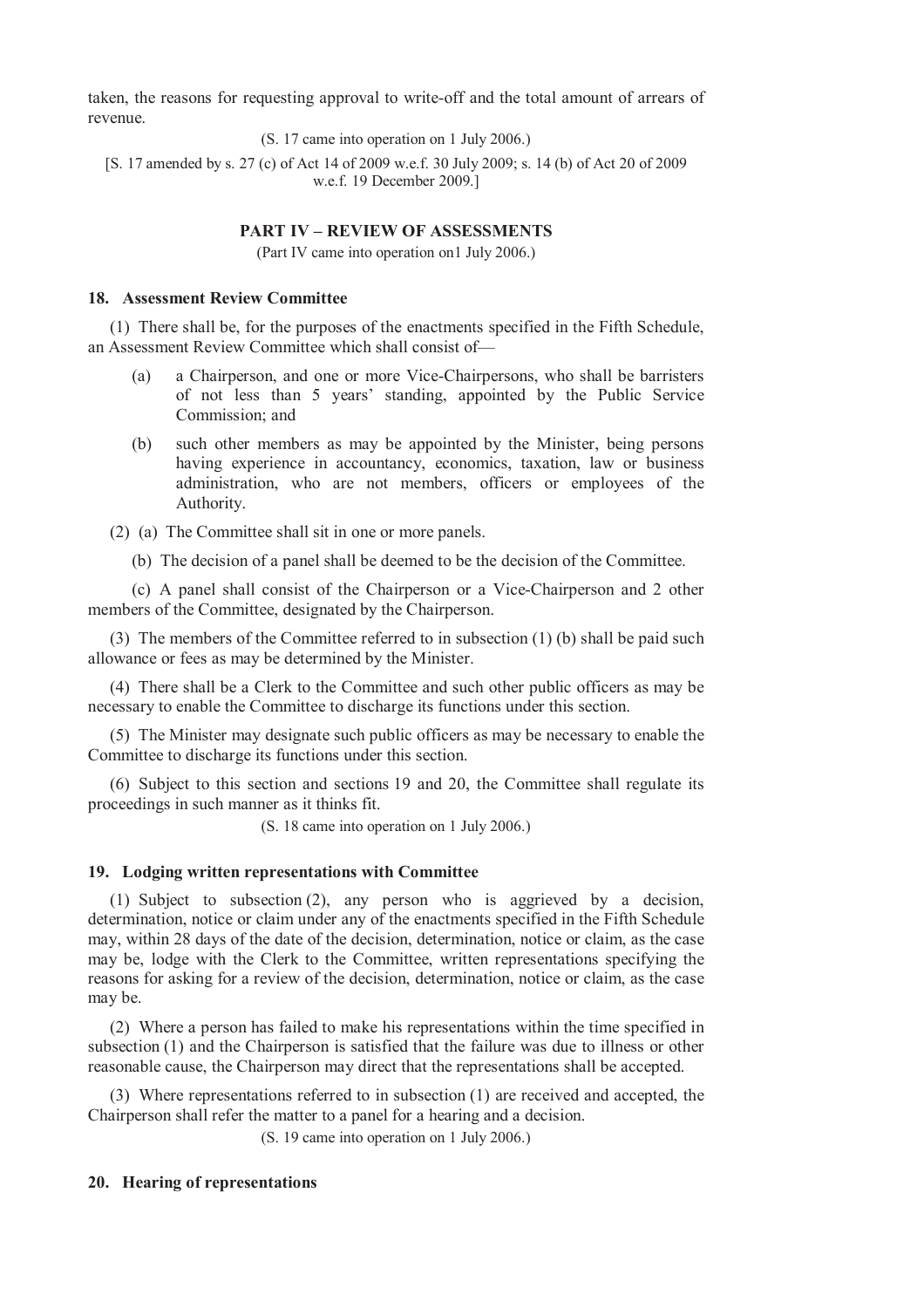(1) The aggrieved person and the Director-General or Registrar-General, as the case may be, shall be entitled to take part in the hearing, at which no issue shall be raised other than those set out in the representations made by the person.

(2) A panel may conduct a hearing or a part of it *in camera* where it considers that publicity would prejudice the interests of justice or that it is necessary or expedient to do so for the protection of the privacy of persons concerned in the proceedings.

(3) (a) The representations made by an aggrieved person shall be dealt with as expeditiously as possible and a panel shall endeavour to—

- (i) fix the case for hearing within 6 months from the date the representations were lodged; and
- (ii) give its decision on the representations not later than 8 weeks from the start of the hearing.

(b) The Committee may extend the time periods specified in paragraph (a) where it is satisfied that, on account of exceptional circumstances, the hearing could not be fixed or the decision could not be given within the time periods specified in paragraph (a).

(c) For the purposes of this subsection, "hearing" means—

- (i) the deposition of witnesses; or
- (ii) the making of oral or written submissions,

as the case may be.

(4) A decision under subsection (3) which is in respect of any amount of tax to be paid by the aggrieved person shall, subject to subsection (5), not relieve him from his obligation to pay any surcharge or penalty provided for under any of the Revenue Laws, the Land (Duties and Taxes) Act or Registration Duty Act, as the case may be, in respect of a late return or late payment.

(5) Where, in respect of a claim under section 36 (1) of the Land (Duties and Taxes) Act or under section 33 (4) of the Registration Duty Act, the panel is satisfied that the inaccurate amount computed by a notary on the basis of the information contained in a deed of transfer drawn up by him was due to a genuine mistake in the interpretation of the law or through no negligence on his part, the panel shall waive the penalty.

(6) The Committee shall not hear representations against a decision of the Director-General which is—

- (a) a decision other than a decision or determination under the sections referred to in section 134 of the Income Tax Act;
- (b) a decision relating to the compounding of an offence under any of the enactments referred to in the First Schedule;
- (c) a decision to refer a matter to the Legal Services Department in connection with the suspected commission of any criminal offence under any enactment specified in the First Schedule.

(7) The Clerk to the Committee shall arrange for such administrative and secretarial or other assistance as the Committee or a panel may require and shall forthwith give written notice to the aggrieved person and to the Director-General or Registrar-General, as the case may be, of the decision of a Committee.

(8) For the purposes of this section, "Registrar-General" has the meaning assigned to it by the Registrar-General Act.

(S. 20 came into operation on 1 July 2006.)

[S. 20 amended by s. 3 of Act 4 of 2006 w.e.f. 2 October 2004; s. 20 (a) of Act 15 of 2006 w.e.f. 1 July 2006.]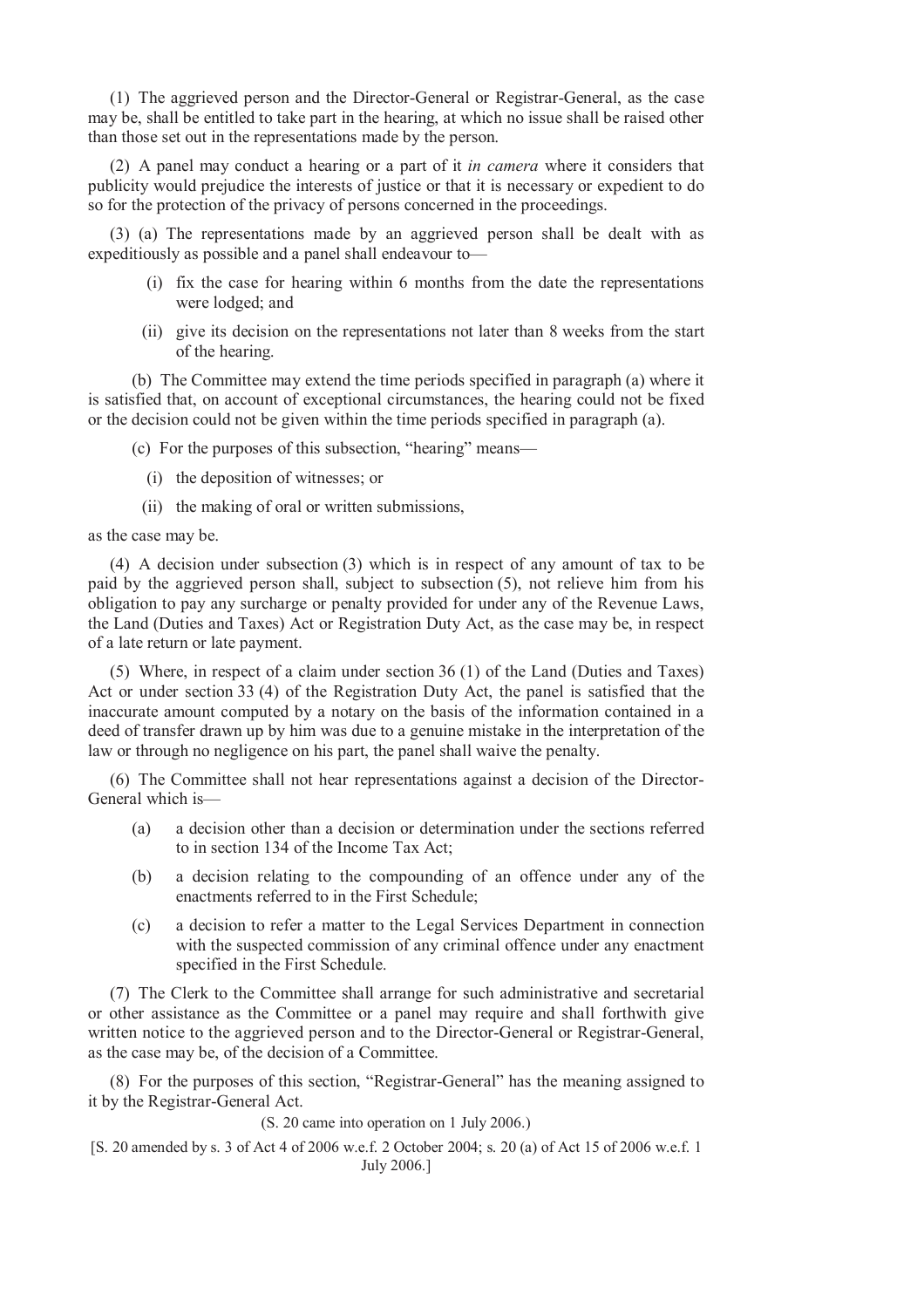#### **21. Appeal to Supreme Court**

(1) (a) Any party who is dissatisfied with the decision of the Committee under section 20 (7), as being erroneous in law, may lodge in the Registry of the Supreme Court an appeal against that decision.

(b) Any party wishing to appeal to the Supreme Court under paragraph (a) shall, within 21 days of the date of the decision of the Committee—

- (i) lodge with, or send by registered post to, the Clerk to the Committee a written application requiring the Committee to state and sign a case for the opinion of the Supreme Court on the grounds specified in the case; and
- (ii) at the same time, or earlier, forward a copy of his application by registered post to the other party.

(2) An appeal under this section shall be prosecuted in the manner provided by rules made by the Chief Justice.

(3) Notwithstanding an appeal under this section but subject to subsection (4), any tax to be paid or refunded shall be paid or refunded in accordance with the decision of the Committee, as the case may be.

(4) Where an appeal under this section is lodged against the decision of the Committee relating to a claim under section 36 (1) of the Land (Duties and Taxes) Act, payment of the tax shall be withheld pending final determination of the matter.

(S. 21 came into operation on 1 July 2006.)

# **PART V – MISCELLANEOUS**

#### **22. Protection from liability**

(1) No liability, civil or criminal, shall be incurred by the Authority or any member or employee in respect of any act done or omitted in the execution in good faith of his or its functions or duties under this Act.

(2) This section shall be in addition to, and not in derogation from, the Public Officers' Protection Act, and for the purposes of that Act, every member and employee shall be deemed to be a public officer or person engaged or employed in the performance of a public duty.

(3) For the avoidance of doubt, no decision, determination, notice or claim under any Revenue Law shall be challenged on the ground of any defect in the appointment or qualification of any person involved in the making of the decision, determination or in the issuing of the notice or claim.

[S. 22 amended by s. 27 (d) of Act 14 of 2009 w.e.f. 30 July 2009.]

## **22A. Rewards**

(1) Subject to this section, the Director-General may, on the seizure of any goods or on the recovery of any penalties excluding interest in respect of cases compounded under the Revenue Laws, direct that a reward shall be given or paid to any person other than the Director-General, an officer or any other employee of the Authority through whose information or means the seizure of such goods had been made or the penalties recovered, and whom he deems to be entitled to a reward.

(2) No reward shall be given or paid under subsection (1) unless the Director-General is satisfied that there has been no collusive activity planned to secure the reward.

(3) Any reward under this section shall be given or paid at such rate or amount and on such conditions as may be approved by the Board.

[S. 22A inserted by s. 27 (e) of Act 14 of 2009 w.e.f. 30 July 2009.]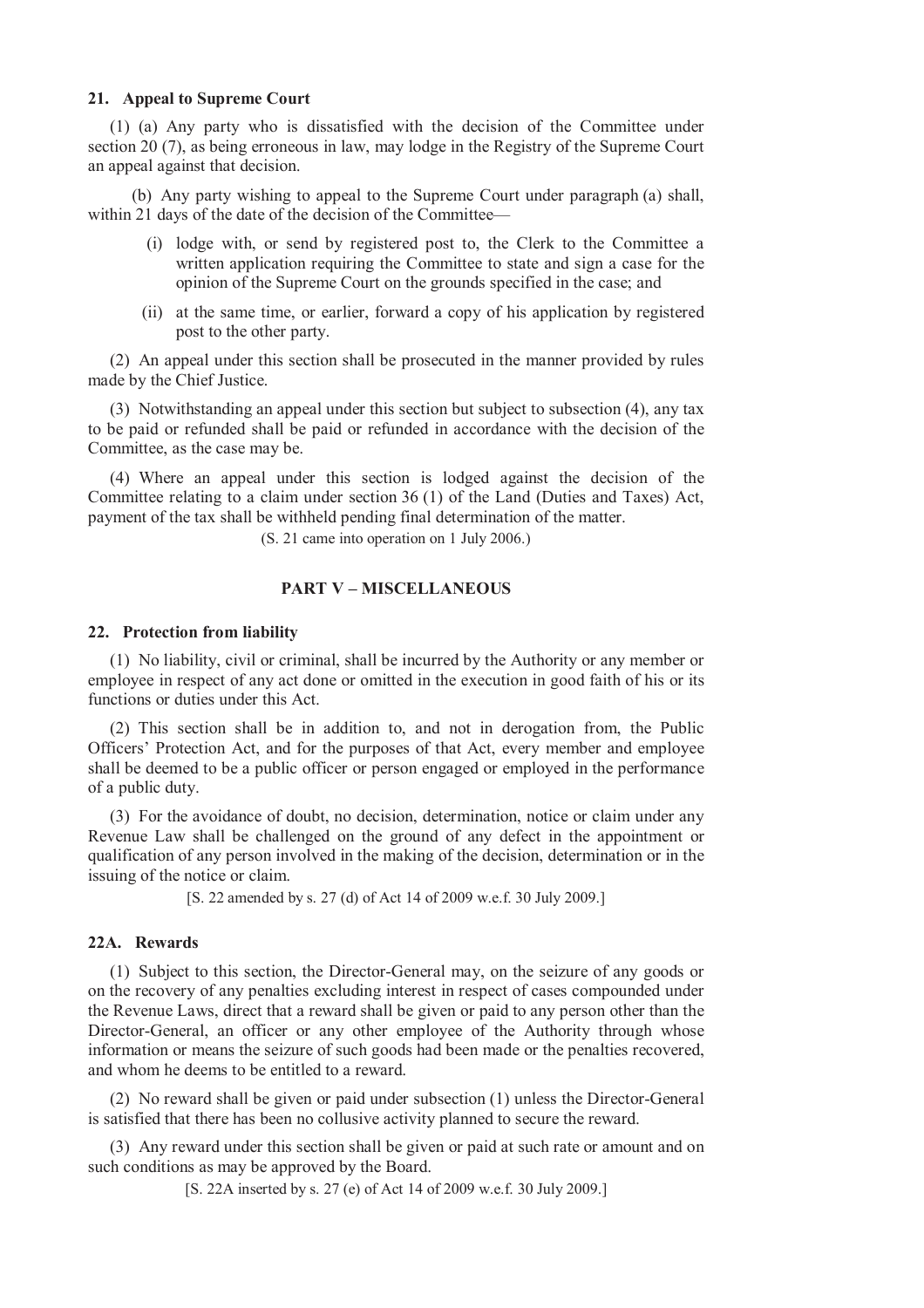## **23. Exemption**

Notwithstanding any other enactment, the Authority shall be exempted from payment of—

- (a) any duty or registration fee in respect of any document under which the Authority is the sole beneficiary; and
- (b) any other duty, rate, charge, fee or tax.

## **24. Execution of documents**

(1) Subject to subsection (2), no document shall be executed or signed by or on behalf of the Board unless it is signed by the Chairperson and the Secretary.

(2) In the absence of the Chairperson or the Secretary, the powers under subsection (1) shall be exercised by such member of the Board, other than the Director-General, as may be designated by the Board for that purpose.

(3) Every document bearing the seal of the Authority shall be admitted in evidence before any Court as *prima facie* evidence of its contents.

(4) Where a document referred to in subsection (1) is required to be executed in another country, the Board may depute 2 persons who are residents of that country to sign the document on its behalf.

## **25. Offences**

(1) Any person who—

- (a) fails to comply with a requirement under section  $3(6)(b)$  or (e) or contravenes section 13;
- (b) refuses to give information orally or in writing, or gives any false or misleading information, to an officer entitled to require such information under section 3 (6), 14 (5) or 15 (1) (b);
- (c) makes a false declaration under section 14 (1) or (3);
- (d) prepares, maintains, submits or produces, for the purposes of section 3 (6) or 15, any book, record or other document which is false or misleading; or
- (e) in any manner, obstructs an officer in the performance of his duties,

shall commit an offence and shall, on conviction, be liable to a fine not exceeding 200,000 rupees and to imprisonment for a term not exceeding 5 years.

(2) Notwithstanding any other enactment, a Magistrate shall have jurisdiction to try an offence under this Act or an offence referred to in section 16 (5), and may impose any penalty provided for the offence.

(3) Where a person is convicted of the offence of failing to make a return or other statement of income required by a Revenue Law, the Court shall, in addition to any other penalty, order the person to furnish the return or other statement of income within a period not exceeding 28 days from the date on which sentence is passed.

(4) Where a person referred to in subsection (3) exercises any occupation, trade or business for which he needs a licence, permit or other authorisation, the Director-General may, upon his refusal to comply with the order made by the Court, lodge with the relevant authority, an objection to a further renewal of the licence, permit or other authority or, as the case may be, a request for its cancellation.

(5) On receipt of an objection or a request under subsection (4), the relevant authority shall not renew or, as the case may be, shall cancel the licence, permit or other authorisation.

(S. 25 came into operation on 1 July 2000.)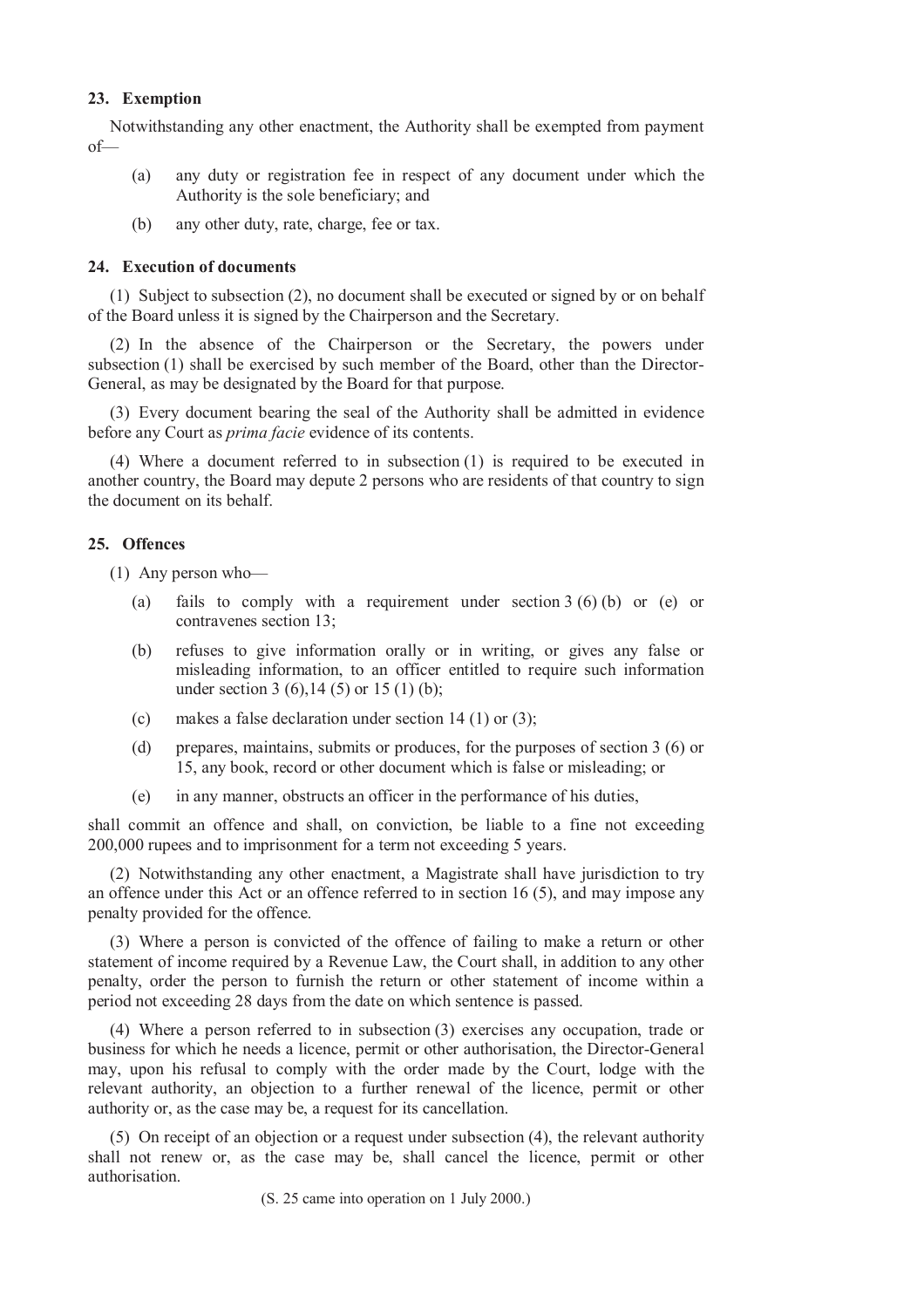[S. 25 amended by s.22 (c) of Act 17 of 2007 w.e.f. 22 August 2007.]

## **26. Regulations**

(1) The Minister may, on the recommendations of the Board—

- (a) make such regulations as it thinks fit for the purposes of this Act and, in particular, for any matter which is required to be prescribed; and
- (b) by regulations, amend the Schedules.

(2) Any regulations made under subsection (1) may—

- (a) provide for the levying of fees and the taking of charges; and
- (b) provide that any person who contravenes them shall commit an offence and shall, on conviction, be liable to a fine not exceeding 100,000 rupees and to imprisonment for a term not exceeding 2 years.

#### **27. Consequential amendments**

 $(1) - (19)$  —

(20) A reference in any enactment to the Comptroller or Comptroller of Customs, Commissioner or Commissioner of Income Tax, Commissioner, Large Taxpayer Department, Commissioner or Commissioner for Value Added Tax, the Director-General or a revenue Commissioner under the Unified Revenue Act, shall be construed as a reference to the Director-General of the Authority established under this Act.

(Subsec. (20) came into operation on 1 July 2006.)

 $(21) -$ 

(22) A reference in any enactment to the Revenue Authority or the Unified Revenue Board established under the Unified Revenue Act shall be construed as a reference to the Authority or the Revenue Board established or set up, as the case may be, under this Act.

(Subsec. (22) came into operation on 1 July 2006.)

[S. 27 amended by s. 4 of Act 4 of 2006 w.e.f. 2 October 2004.]

#### **28. Transitional provisions**

(1) Any public officer in a departmental grade of the Customs and Excise Department, the Income Tax Department, the Large Taxpayer Department, the Value Added Tax Department or of the Revenue Authority established under the repealed Unified Revenue Act shall be dealt with in accordance with this section.

(2) (a) Subject to the other provisions of this section, every officer referred to in subsection (1) who holds an office specified in Part I or Part II of the Seventh Schedule shall be deemed to have retired from the public service on the ground of abolition of office.

(b) Where any officer referred to in paragraph (a) applies for an appointment and is informed that he will not be offered—

- (i) that appointment under section 6 (3), or under section 11 (2), as the case may be; or
- (ii) within one month of being so informed, appointment, by transfer, to any other post under section 11 (2) on terms and conditions specified in subsection (3) (b),

the officer shall be entitled, in addition to his pension benefits under the Pensions Act, the regulations made thereunder, or any other enactment, to a further additional pension at the annual rate of one sixtieth of his pensionable emoluments for each completed period of 6 years' pensionable service.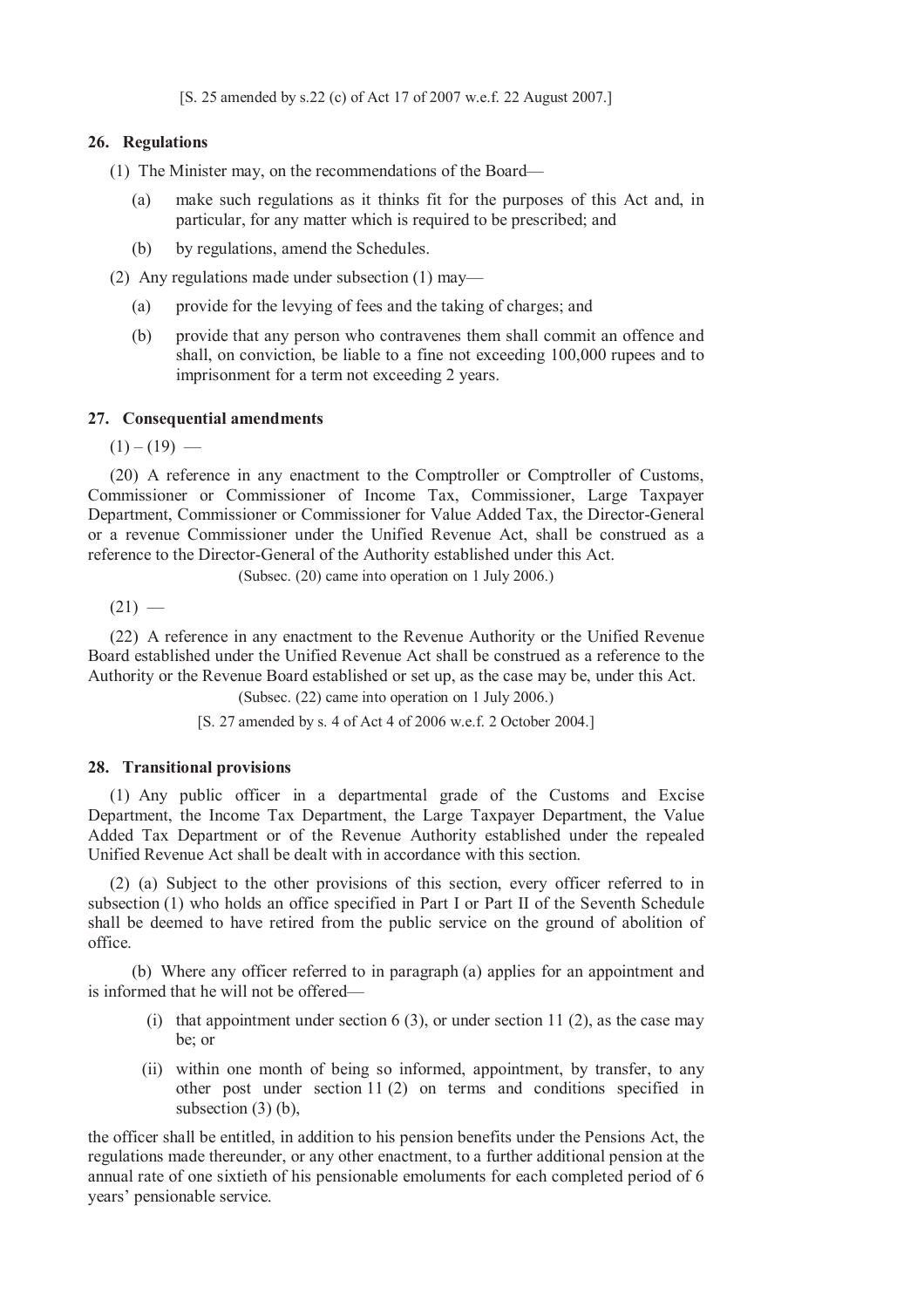(c) The further additional pension referred to in paragraph (b) shall not be granted to an officer referred to in that paragraph where the officer—

- (i) does not apply for, or having applied for, refuses to accept, within one month of an offer made to him, any of the posts referred to in section 6 (3) or in section  $11(2)$ ; or
- (ii) refuses appointment by transfer to a post under paragraph (b) (ii),

unless the officer satisfies the Board that he has refused the offer on the ground that he previously held, in the public service, a comparatively higher post than that offered to him.

(d) Notwithstanding any other enactment, the effective date of retirement of an officer referred to in paragraph (a) shall be deemed to be—

- (i) in the case of an officer who does not apply for a post governed by section  $6(3)$  or section  $11(2)$ , as the case may be, the closing date for submission of applications to such a post;
- (ii) the date on which he is informed in writing that he is not being made an offer of appointment under section  $6(3)$  or section  $11(2)$ , or an offer of transfer, as the case may be; or
- (iii) the date on which he refuses an offer of appointment under section 6 (3), or section 11 (2), or an offer of transfer, as the case may be, which refusal shall be conveyed in writing, or which shall be deemed to have been so conveyed in the absence of a refusal in writing by a date to be specified by the Authority.

(3) (a) Every officer of a department referred to in subsection (1), other than an officer referred to in Parts I and II of the Seventh Schedule, shall be entitled to opt, within one month of an offer of appointment that shall be made to him by the Authority, to be transferred to the Authority and on failure to so exercise the option, be deemed to have retired from the public service on the ground of abolition of office, with effect from the date following the expiry of the period of one month.

- (b) Where an officer—
	- (i) is transferred to the Authority under paragraph (a);
	- (ii) is transferred under subsection (2) (b) (ii); or
- (iii) being an officer holding a post specified in Part II of the Seventh Schedule, having applied for and has been offered an appointment under section 11 (2),

that officer shall be transferred to the permanent and pensionable establishment of the Authority on terms and conditions, including accrued pension rights, which are not less favourable than those of his previous employment.

(c) Notwithstanding paragraph (a), where an officer, if he were transferred to the Authority upon the exercise of the option referred to in paragraph (a), would reach the age of 60 within the period of one year following the date of expiry of the period of one month referred to in that paragraph—

- (i) that officer shall not be entitled to exercise the option; and
- (ii) he shall be paid the salary and other benefits that he would have earned, had he remained until the age of 60 in the public service in the office held by him at the time the offer referred to in paragraph (a) is made to other officers.

(4) Where an officer is transferred under subsection (3) (b), the period of his service in the department and the Authority shall be deemed to be an unbroken period of service with the Authority.

(5) (a) Any officer holding an office in any departmental grade referred to in subsection (1) against whom disciplinary proceedings are pending on the coming into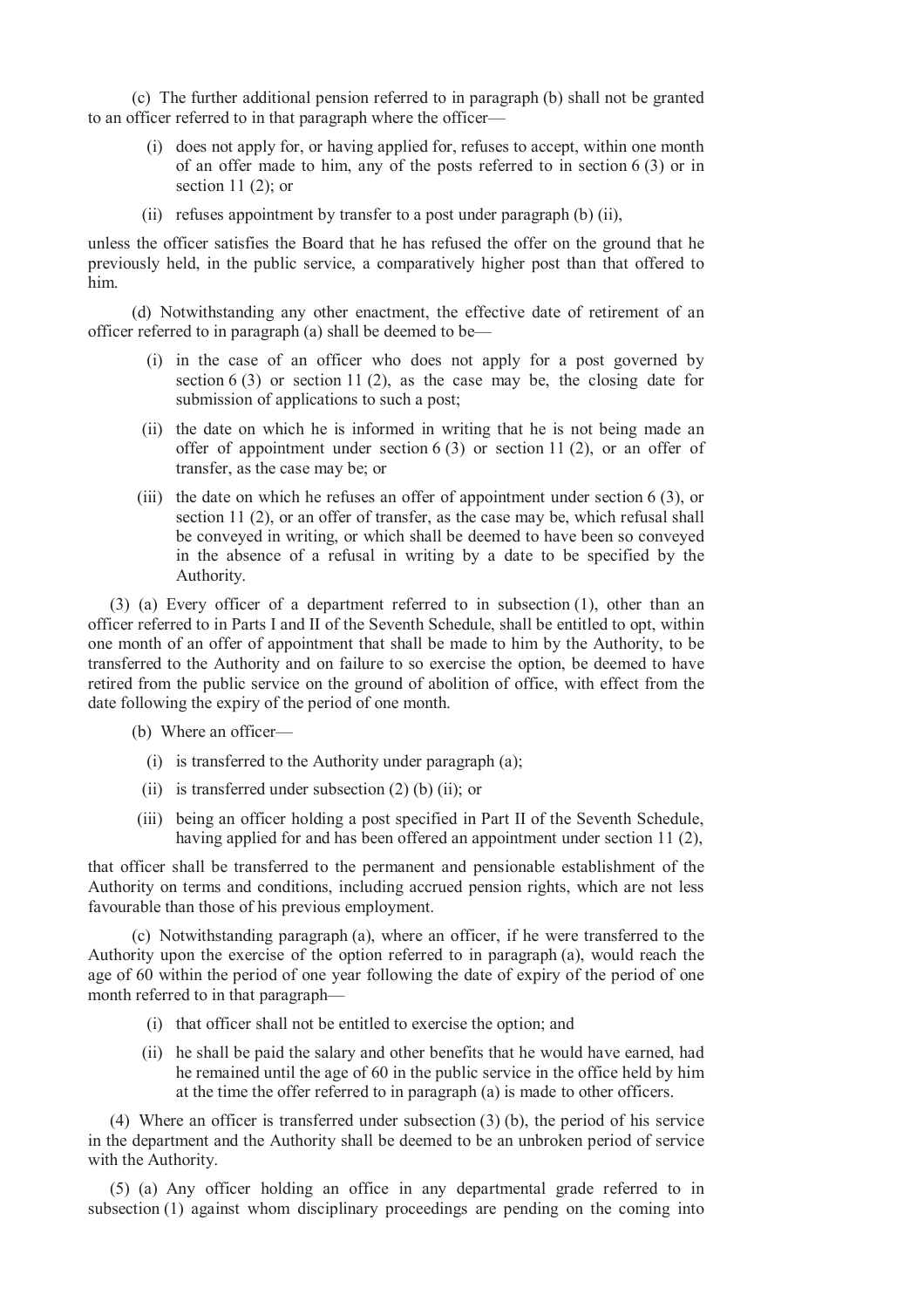operation of sections 6 (3), 11 and this section—

- (i) who is not interdicted on the coming into operation of those sections, shall be eligible for an offer of appointment by the Board under section 6 (3) or section 11 (2), or be eligible to be made an offer of transfer under subsection (2) (b) (ii) or (3) (a), as the case may be; or
- (ii) who is interdicted on the coming into operation of those sections, shall be eligible for an offer of appointment by the Board under section 6 (3) or section 11 (2), or be eligible to be made such an offer of transfer under subsection (2) (b) (ii) or (3) (a), as the case may be, where following the completion of the disciplinary proceedings, he is reinstated in the office he held at the time of his interdiction.
- (b) Where, upon the reinstatement of an officer under paragraph (a) (ii)—
	- (i) no such offices as are referred to in section  $6(3)$  or section 11 (2), are vacant or available, the officer shall be deemed to have retired in pursuance of and to be governed by subsection (2) (b), but where he is offered an appointment under section  $6(3)$  or section  $11(2)$ , or a transfer under subsection (2) (b) (ii), then subsection (2) (c) and (d) shall apply to him;
	- (ii) in the case of an officer referred to in subsection  $(3)$  (a), be entitled to exercise the option referred to in that subsection within one month of his reinstatement, and in such a case subsections (3) (a), (b), (c) and (4) shall apply to him.

(6) (a) Nothing in this Act or any other enactment shall preclude an officer who is offered employment under section 6 (3) from exercising the right to claim and to be paid, before taking up such employment, the pension benefits which accrued to him as a result of his previous employment in the public service.

(b) Where an officer referred to in subsection (1) is transferred to the Authority, his service with the Authority shall be approved service for the purposes of the Pensions Act and any regulations made thereunder.

(7) No person referred to in subsection (1) shall, on account of his employment by the Authority under subsections (2), (3), (4) or (5), or any resulting change in his job title, be entitled to claim that his contract of service has been terminated or adversely affected in breach of any enactment.

(8) Any disciplinary inquiry, investigation or proceedings, pending or in process against any person referred to in subsection (1), may, as from the coming into operation, of this section be taken up, continued and completed by the Financial Secretary or any committee set up under the Public Service Commission Regulations, as the case may be, and any punishment may be inflicted, in conformity with the Public Service Commission Regulations, as if the Financial Secretary was the Responsible Officer of the relevant Department or the Revenue Authority referred to in subsection (1), as the case may be.

(9) (a) The Minister may, in writing, direct that any interest of the State in any movable or immovable property shall, on such date as he may determine, vest in the Authority, and the Authority shall, on that date, acquire a valid title in the interest, notwithstanding any other enactment.

(b) Notwithstanding paragraph (a) or any other enactment, the Minister may, in writing, authorise the Authority to occupy any immovable property, or use any movable property, in which the State has an interest, free of charge or subject to the payment of such rental or to such other conditions as may be agreed.

(c) Where property is occupied or used by the Authority under paragraph (b), the Authority shall be deemed to have the custody of such property and be exclusively liable for any injury, prejudice or other loss suffered by any third party as a result of or in relation to such occupation or use.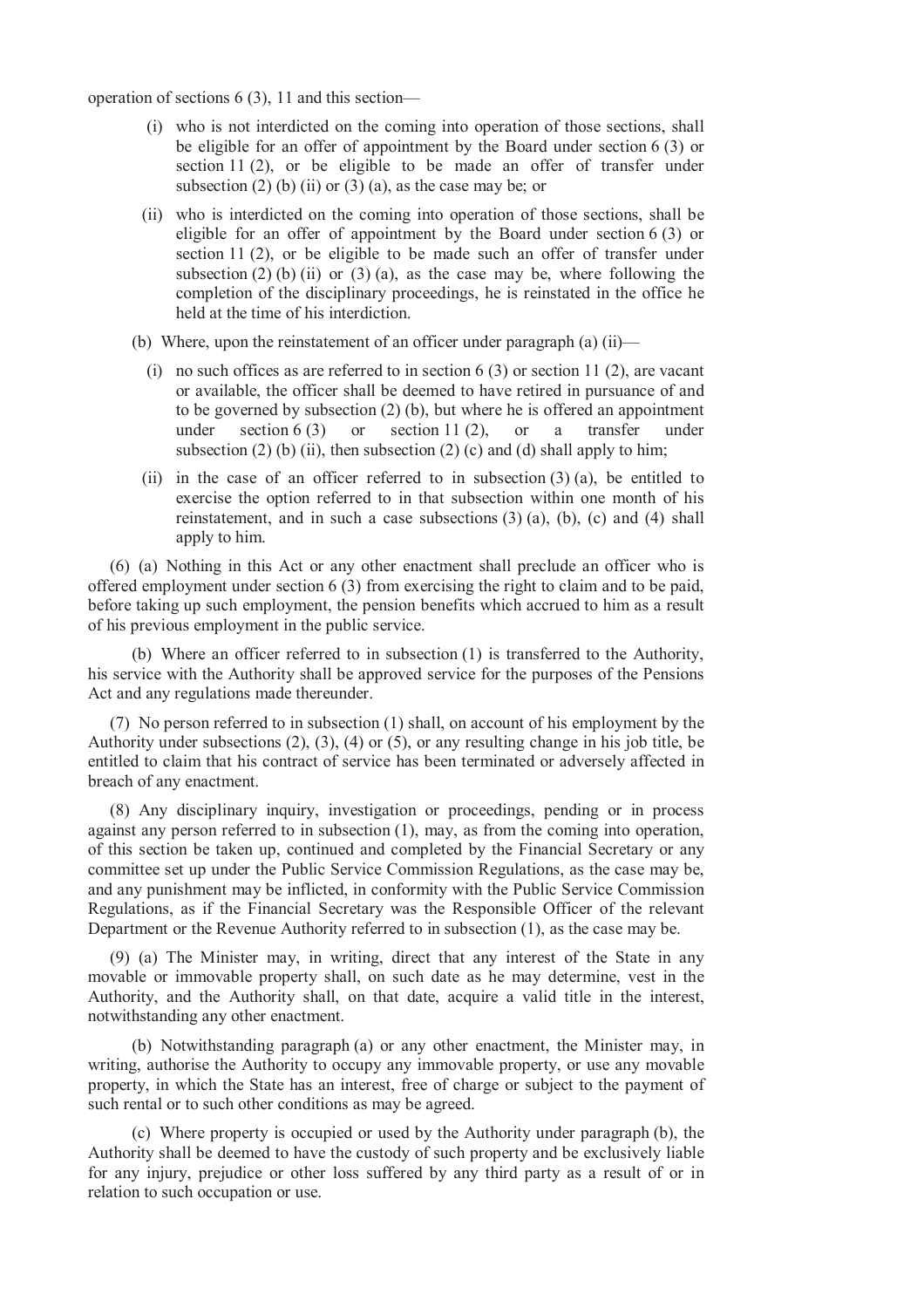(10) Nothing in subsection (9) shall affect any liability of the State which has already been incurred or which is the subject of proceedings in any Court arising from a breach of contract or a tort.

(11) (a) Notwithstanding subsections (8), (9) and (10) but subject to paragraph (b), any judicial or extra-judicial proceedings—

- (i) to which the State or any of the Departments, or the Revenue Authority, referred to in subsection (1), is a party; and
- (ii) which, on the coming into operation of this Act or of any of its relevant provisions, are pending,

may be continued by or against the State.

(b) Where such proceedings relate to the assessment of liability to, the collection of, and the accountability for, tax, or to the enforcement of Revenue Laws generally, the proceedings may only be continued by or against the Director-General, as the case may be.

### (Subsec. (11) came into operation on 1 July 2006.)

(12) (a) Notwithstanding the repeal of the Unified Revenue Act, the Assessment Review Committee set up under section 8E of that Act shall have the power to hear and decide representations lodged under this Act until the setting up of the Assessment Review Committee under section 18 of this Act, which, on being set up, shall continue the hearing and give its decision on any appeal or representation, as the case may be, pending immediately before it is set up.

(b) Any representation made to the Assessment Review Committee under the repealed Unified Revenue Act and any appeal referred to in paragraph (c), which have not been decided on the coming into operation of Part IV of this Act, shall be—

- (i) dealt with in accordance with section 20 and the other provisions of this Act; or
- (ii) taken over, continued or decided in conformity with paragraph (a),

whichever is applicable.

 $(c)$  —

(Subsec. (12) came into operation on 1 July 2006.)

(13) On the coming into operation of Part IV, the reference in that Part to "Director-General" shall be taken to be a reference to the Comptroller of Customs, Registrar-General, Commissioner, Large Taxpayer Department, Commissioner of Income Tax or Commissioner for Value Added Tax, as the case may be, and shall continue to be so taken until the coming into operation of all provisions of section 27.

(Subsec. (13) came into operation on 1 July 2006.)

(14) (a) Any person who has been assessed to tax in any period prior to 1 January 2011 under section 129 of the Income Tax Act, section 37 of the Value Added Tax Act or section 119 of the Gambling Regulatory Authority Act but is not satisfied with the assessment may, subject to this subsection, apply in writing to the Director-General for a review of the assessment, setting out the grounds of his dissatisfaction.

(b) The Director-General may establish a panel of at least 3 officers of the Authority to deal with any application under paragraph (a).

(c) The Director-General shall, within 15 days of receipt of an application under paragraph (a), inform the taxpayer whether the application for review has been referred to the panel.

(d) (i) The Director-General shall not refer an application under paragraph (a) to a panel unless the person applying for the review has voluntarily made a sworn statement, in such form as may be prescribed, that he has waived his right to initiate any proceedings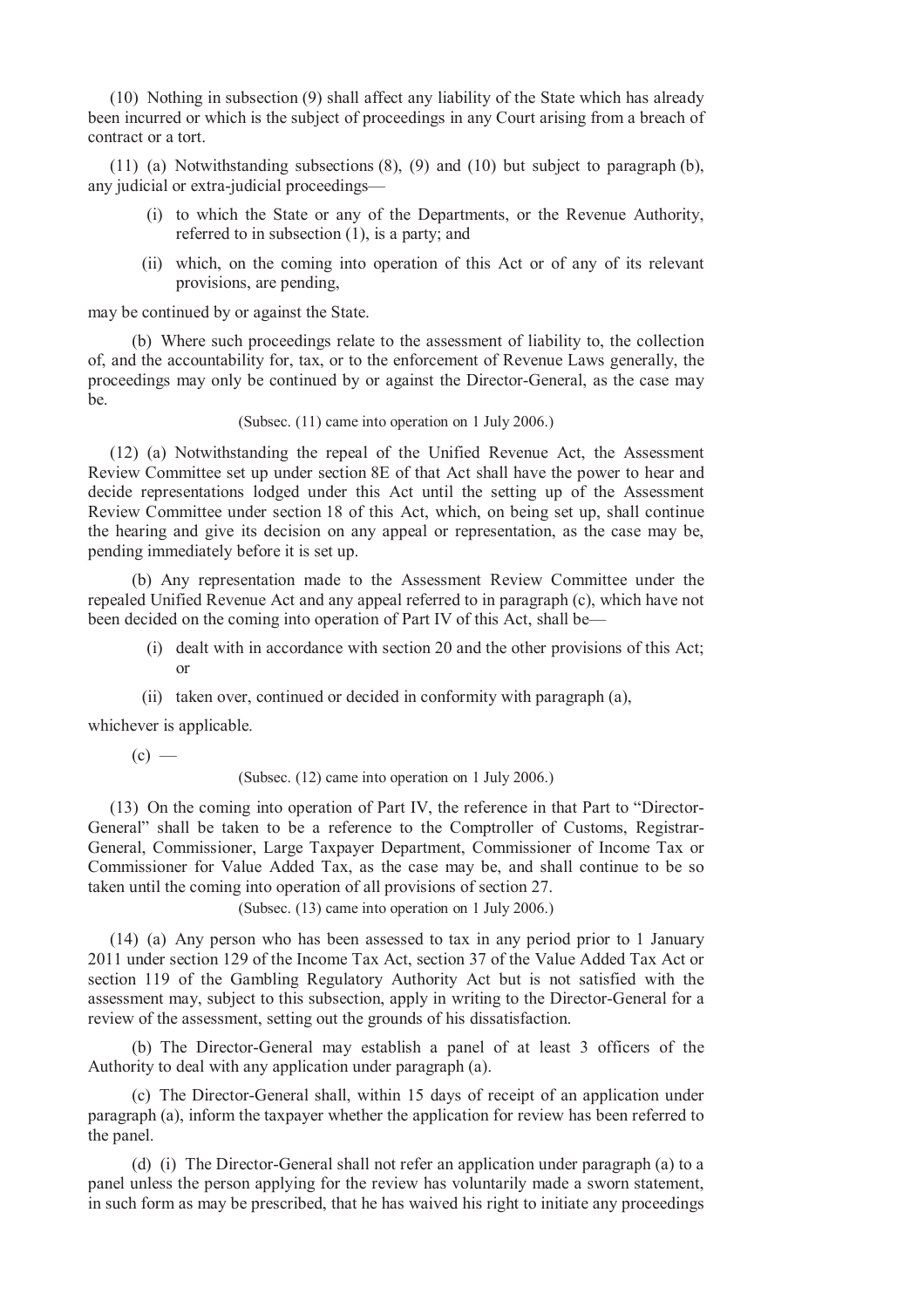before any Court in Mauritius in respect of any decision of the Director-General pursuant to the determination of the panel.

(ii) A waiver referred to in subparagraph (i) shall constitute a bar to subsequent proceedings being initiated by the applicant before any Court in Mauritius in respect of the decision of the Director-General.

(e) (i) Subject to subparagraph (ii), where an application under paragraph (a) is referred to the panel under paragraph (c), the panel shall review the assessment and may, by notice, require the taxpayer to produce any information or particulars relevant for the review, within such time specified in the notice.

(ii) The panel shall make a determination within 3 months from the date on which the application for review was referred to it pursuant to paragraph (c).

(f) The panel shall not review an assessment—

- (i) where the application for review is received by the Director-General after 30 June 2012;
- (ii) which was raised after 31 December 2010;
- (iii) where no tax is outstanding under the assessment as at 31 December 2011;
- (iv) where the taxpayer had agreed to the tax claimed under the assessment; or
- (v) which has already been reviewed on objection under the Income Tax Act, the Value Added Tax Act or the Gambling Regulatory Authority Act or after a representation to the Assessment Review Committee.

(g) The Director-General may amend or maintain the assessment to conform with the determination of the panel under paragraph (e) (ii).

(h) Where there is agreement between the Director-General and the taxpayer on the amount of tax payable, the agreement shall include the terms and conditions for the settlement of the tax liability.

[S. 28 amended by s. 5 (a) of Act 4 of 2006 w.e.f. 20 October 2004; s. 5 (b) of Act 4 of 2006 w.e.f. 2 October 2004; s. 11 (b) of Act 37 of 2011 w.e.f. 1 January 2012.]

 $29. -30.$  —

**First Schedule**  [Sections 2 and 20]

### **ENACTMENTS**

#### **Acts**

Advertisements Regulation Act in so far as it relates to advertising structure fee under sections 4 to 12

Civil Aviation Act in so far as it relates to sections 8A, 8B and 8C

Customs Act

Customs Tariff Act

Environment Protection Act in so far as it relates to Part X

Excise Act

Export Service Zones Act in so far as it relates to duty, excise duty and taxes

Freeport Act in so far as it relates to duty, excise duty and taxes

Gambling Regulatory Authority Act in so far as it relates to duties and taxes

Hotel and Restaurant Tax Act

Income Tax Act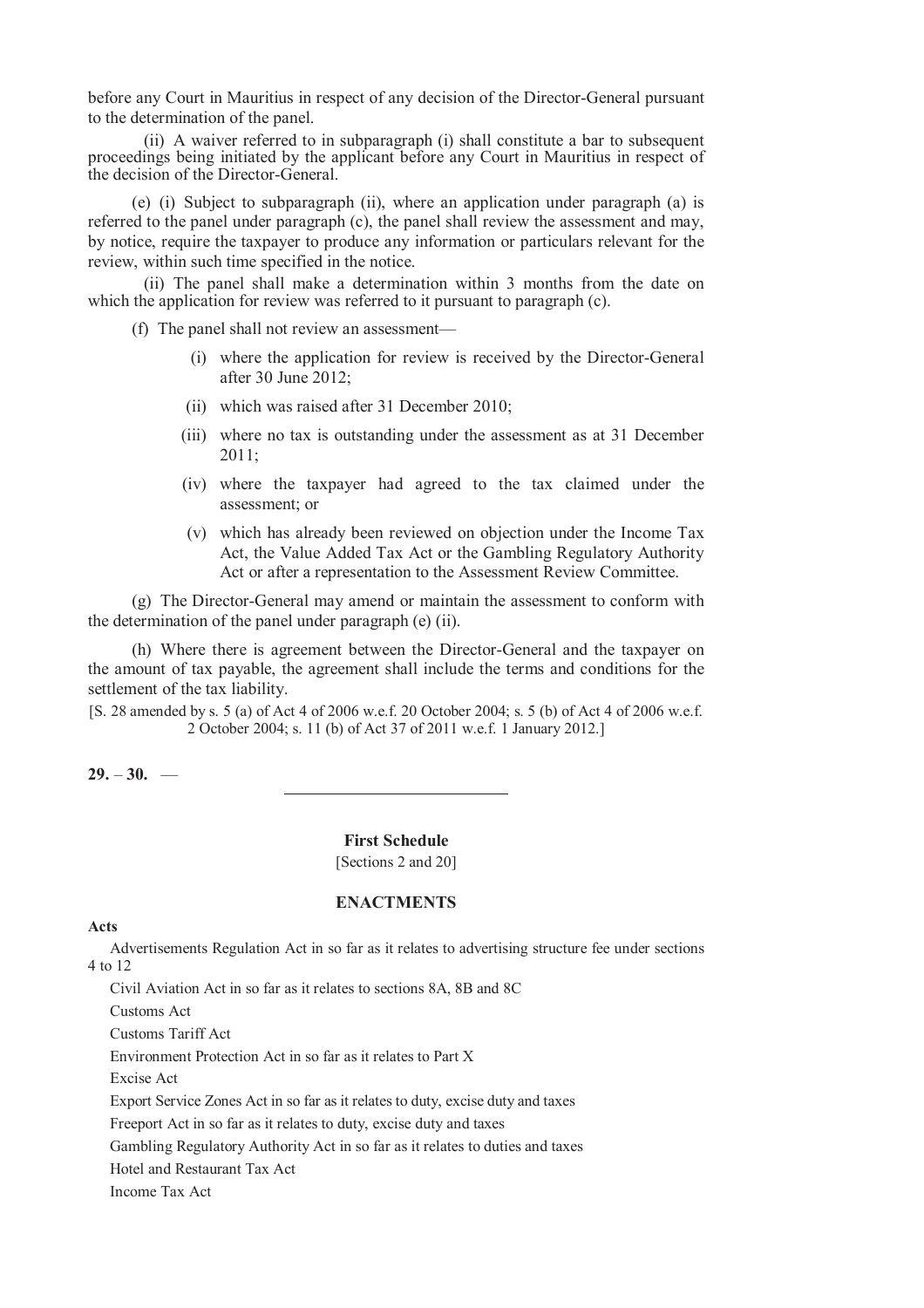Local Government Act in so far as it relates to collection and enforcement of general rate under sections 76A to 76D

Mauritius Revenue Authority Act

National Pensions Act in so far as it relates to collection and enforcement of contributions under sections 17C to 17F

Registration Duty Act in so far as it relates to claim and recovery of duty under section 27 (3) to (10)

Value Added Tax Act

# **Regulations**

Any regulations made under the Acts specified above

[First Sch. amended by s. 7 of Act 4 of 2006 w.e.f. 2 October 2004; s. 20 (b) of Act 15 of 2006 w.e.f. 1 July 2006; GN 176 of 2007 w.e.f. 12 October 2007; s. 166 (5) (a) of Act 9 of 2007 w.e.f. 6 December 2007; GN 2 of 2011 w.e.f. 4 January 2011; s. 11 (c) of Act 37 of 2011 w.e.f. 15 December 2011.]

**Second Schedule** 

[Section 14 $(1)$  $(a)$  and  $(b)$ ]

### **DECLARATION OF ASSETS**

| $\mathbf{1}$ .   |                                                                                                                          |
|------------------|--------------------------------------------------------------------------------------------------------------------------|
|                  |                                                                                                                          |
| 2.               | My assets and those of my spouse, minor children and grandchildren in Mauritius and<br>outside Mauritius are as follows- |
|                  | immovable property-<br>(a)                                                                                               |
|                  |                                                                                                                          |
|                  |                                                                                                                          |
|                  | (b)                                                                                                                      |
|                  | (c)                                                                                                                      |
|                  | (d)                                                                                                                      |
|                  | (e)                                                                                                                      |
|                  | (f)                                                                                                                      |
|                  | (g)                                                                                                                      |
|                  | other assets exceeding 50,000 rupees in the aggregate<br>(h)                                                             |
| 3.               | My liabilities and those of my spouse, minor children and grandchildren are as                                           |
| $\overline{4}$ . | Property sold, transferred or donated to my children of age during the period of 12                                      |
| 5                |                                                                                                                          |
|                  | Signature                                                                                                                |

..........................................................................

 Master and Registrar Supreme Court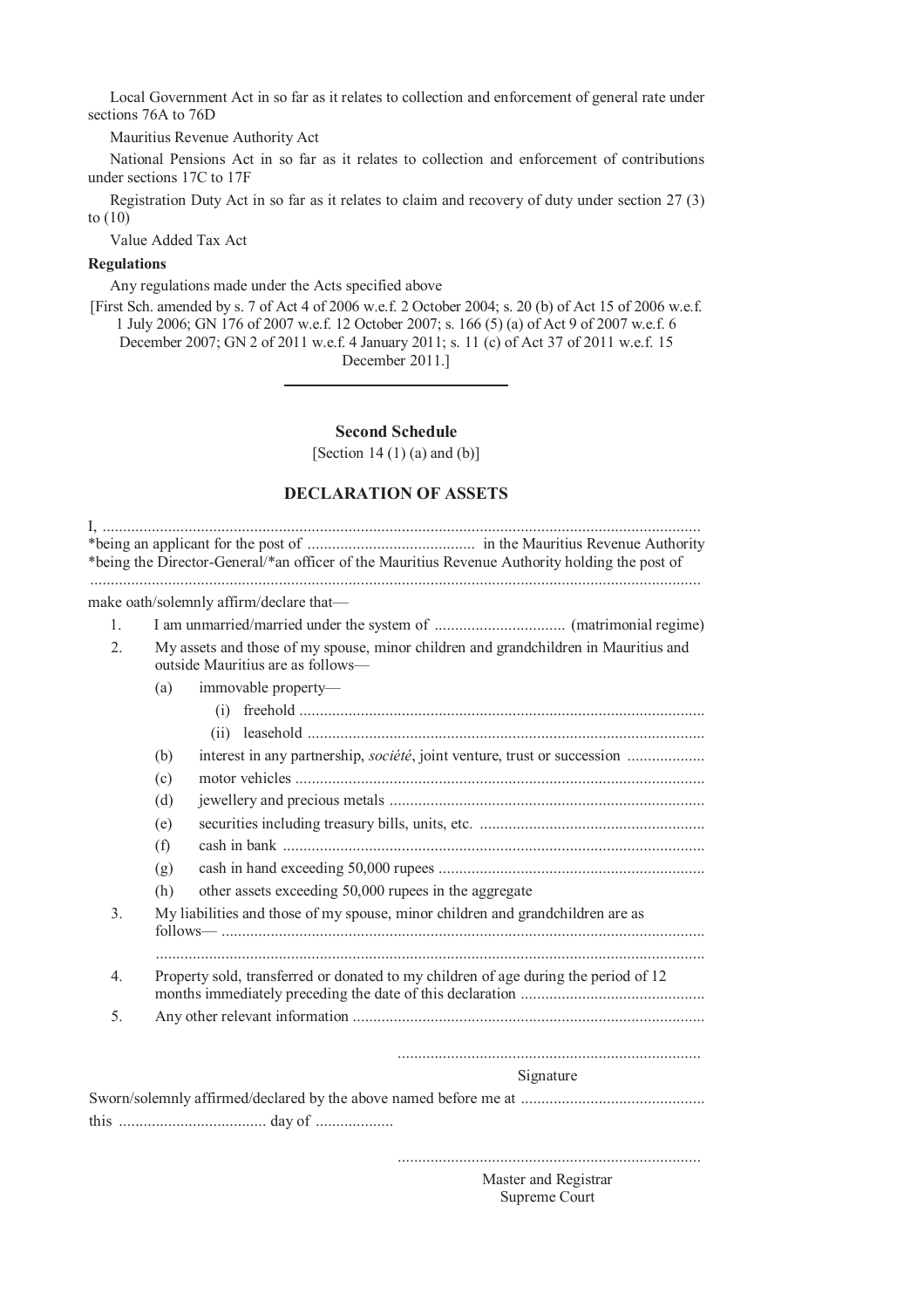\* Delete whichever is inapplicable

**Third Schedule** 

[Section 14 (1) (c)]

## **DECLARATION OF ASSETS**

| $\mathbf{1}$  |                                                                                                                          |
|---------------|--------------------------------------------------------------------------------------------------------------------------|
| $2_{\cdot}$   | My assets and those of my spouse, minor children and grandchildren in Mauritius and<br>outside Mauritius are as follows— |
|               | (a)<br>immovable property-                                                                                               |
|               |                                                                                                                          |
|               |                                                                                                                          |
|               | (b)                                                                                                                      |
|               | (c)                                                                                                                      |
|               | (d)                                                                                                                      |
|               | (e)                                                                                                                      |
|               | (f)                                                                                                                      |
|               | (g)                                                                                                                      |
|               | (h)                                                                                                                      |
| $\mathcal{E}$ | My liabilities and those of my spouse, minor children and grand children are as                                          |
| 4.            | Property sold, transferred or donated to my children of age during the period of 12                                      |
| 5.            |                                                                                                                          |

Signature

\* Delete whichever is inapplicable

**Fourth Schedule** 

[Section 16]

## **ENACTMENTS**

#### **Customs Act**

Sections 17 (4), 21 (8), 38 (3), 83 (3), 97 (4), 111 (2), 154, 156, 158 (1), (2) and (3) (a), (b) and (c) and 163 (2) Customs Tariff Act Section 5 (4) Excise Act Sections 40, 41 and 45 (2) (a), (b), (c), (d) and (g) Gambling Act Sections 145 and 148 (3) in so far as they relate to duty and tax and 148 (4) and (5) Income Tax Act Sections 123 (8) and 147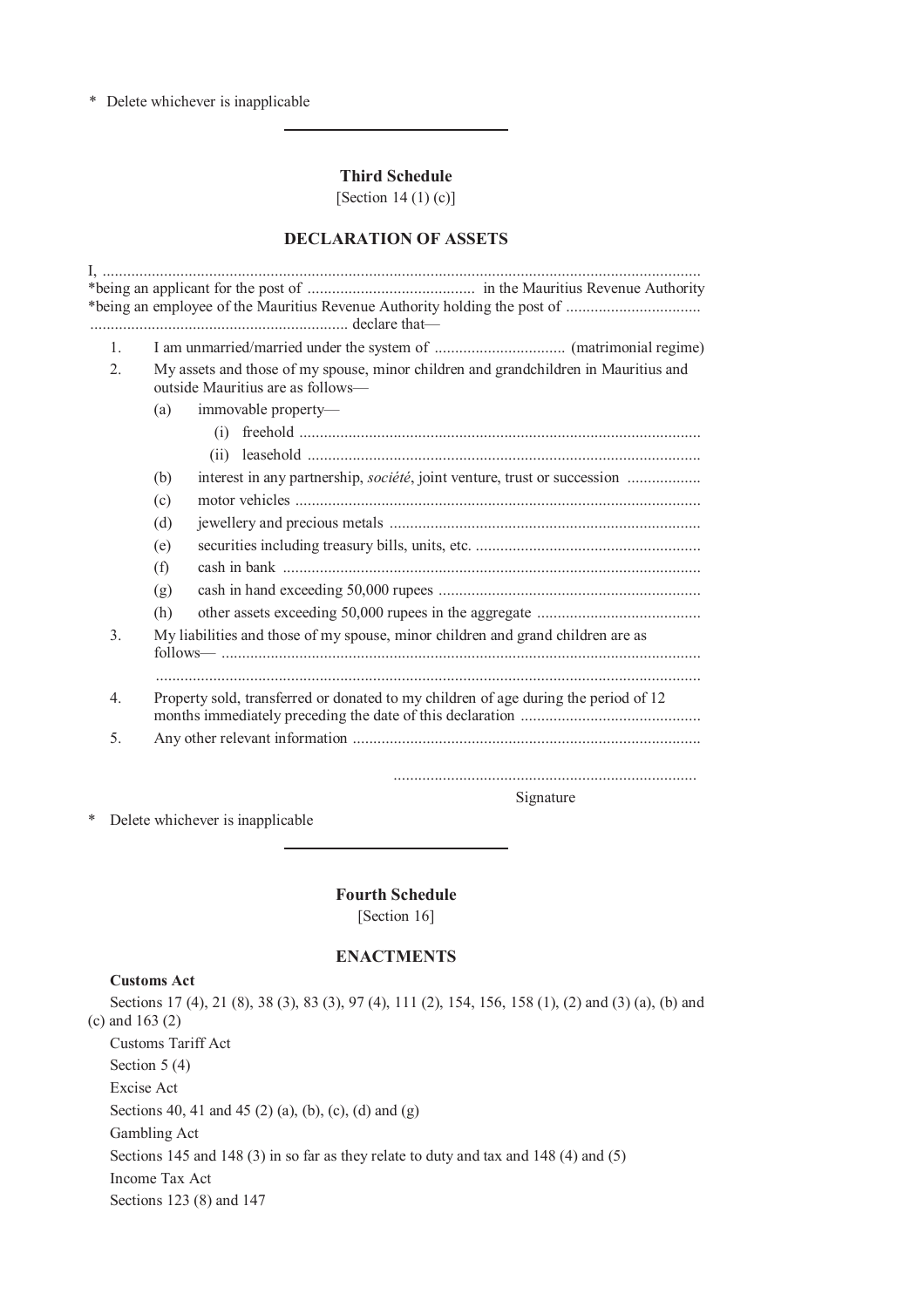Industrial Expansion Act Section 41 $(2)$  $(a)$ Value Added Tax Act Sections 54, 55, 57, 58, 59 (b), 64 (2) and 69 (3) [Fourth Sch. amended by s. 8 of Act 4 of 2006 w.e.f. 2 October 2004; s. 166 (5) (b) of Act 9 of 2007 w.e.f. 6 December 2007.]

## **Fifth Schedule**

[Sections 18 and 19]

#### **ENACTMENTS**

Civil Aviation Act in so far as it relates to sections 8A, 8B and 8C

Customs Act

Customs Tariff Act

Environment Protection Act in so far as it relates to Part X

Excise Act

Export Service Zones Act in so far as it relates to duty

Freeport Act in so far as it relates to duty, excise duty and taxes

Gambling Regulatory Authority Act in so far as it relates to a decision under section 121 (4) or (5) or 122 (2)

Income Tax Act

Land (Duties and Taxes) Act in respect of a notice under section 23, 27 (1) or 28 (2) (b), or a claim under section 15A or 36 (1)

Registration Duty Act in respect of a claim under section 33 (4)

Unified Revenue Act in so far as it relates to section 8B in relation to any proceedings already started before the commencement of this Act

Value Added Tax Act

[Fifth Sch. amended by s. 20 (*c*) of Act 15 of 2006 w.e.f. 1 July 2006; GN 176 of 2007 w.e.f. 12 October 2007; s. 166 (5) (c) of Act 9 of 2007 w.e.f. 6 December 2007.]

### **Sixth Schedule**

—

**Seventh Schedule**  [Section 28]

#### **PART I**

#### **Customs and Excise Department**

 Comptroller of Customs Associate Comptroller of Customs Deputy Comptroller of Customs Assistant Comptroller of Customs **Income Tax Department**

Commissioner

Deputy Commissioner

Chief Investigating Officer

Assistant Commissioner